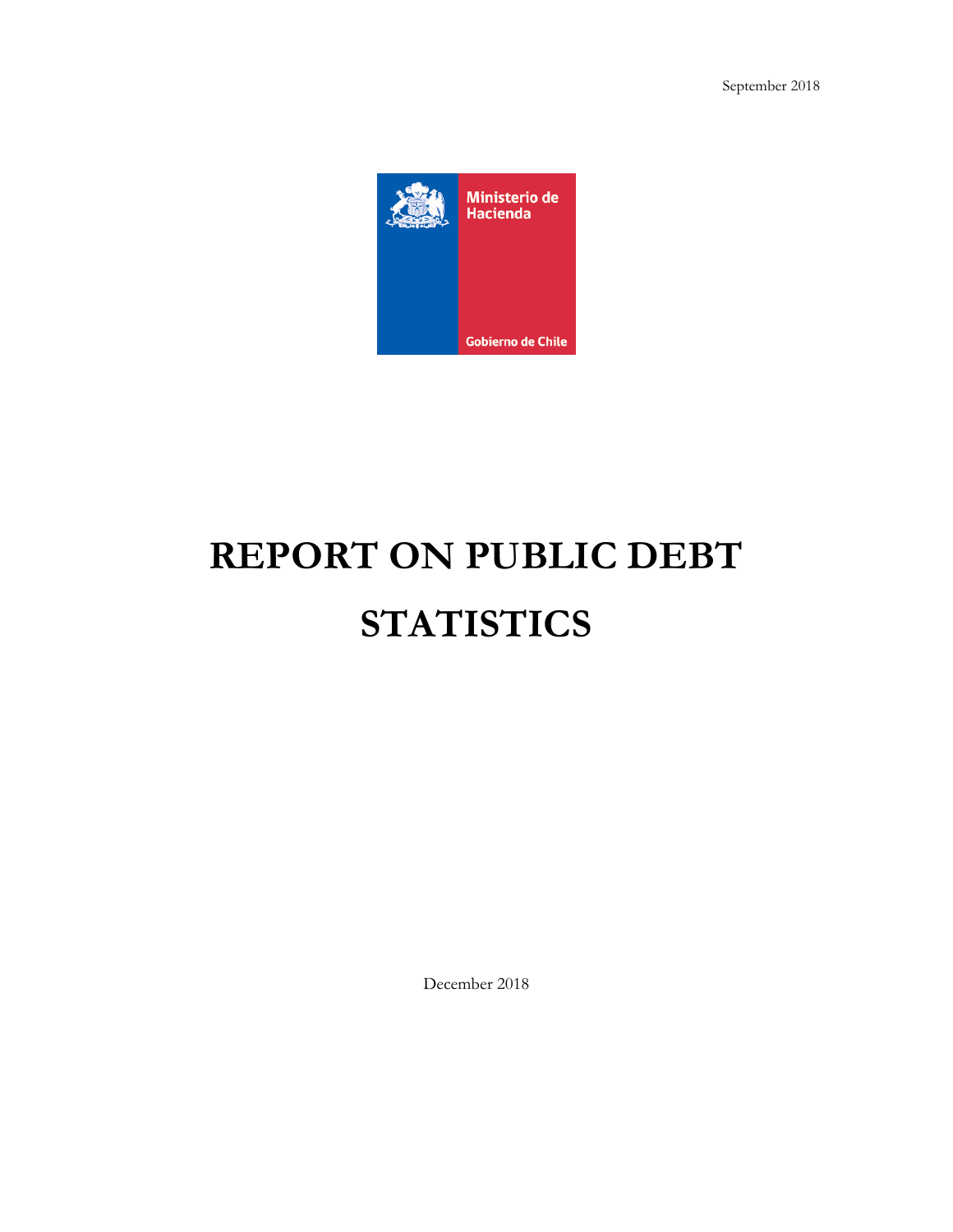# TABLE OF CONTENTS

| Н.             |                                                                                |  |
|----------------|--------------------------------------------------------------------------------|--|
| II. 1.         |                                                                                |  |
| II.2.          |                                                                                |  |
| $\Pi$ .        |                                                                                |  |
| $\mathbf{H}$ . |                                                                                |  |
| $\Pi$ . 5.     |                                                                                |  |
|                |                                                                                |  |
|                |                                                                                |  |
|                |                                                                                |  |
|                | Assets, Liabilities and Amortizations of the Central Bank of Chile  16         |  |
|                |                                                                                |  |
|                | Government Company Debt and Guaranteed Debt of the Rest of the Public Sector19 |  |
|                |                                                                                |  |
|                |                                                                                |  |
|                |                                                                                |  |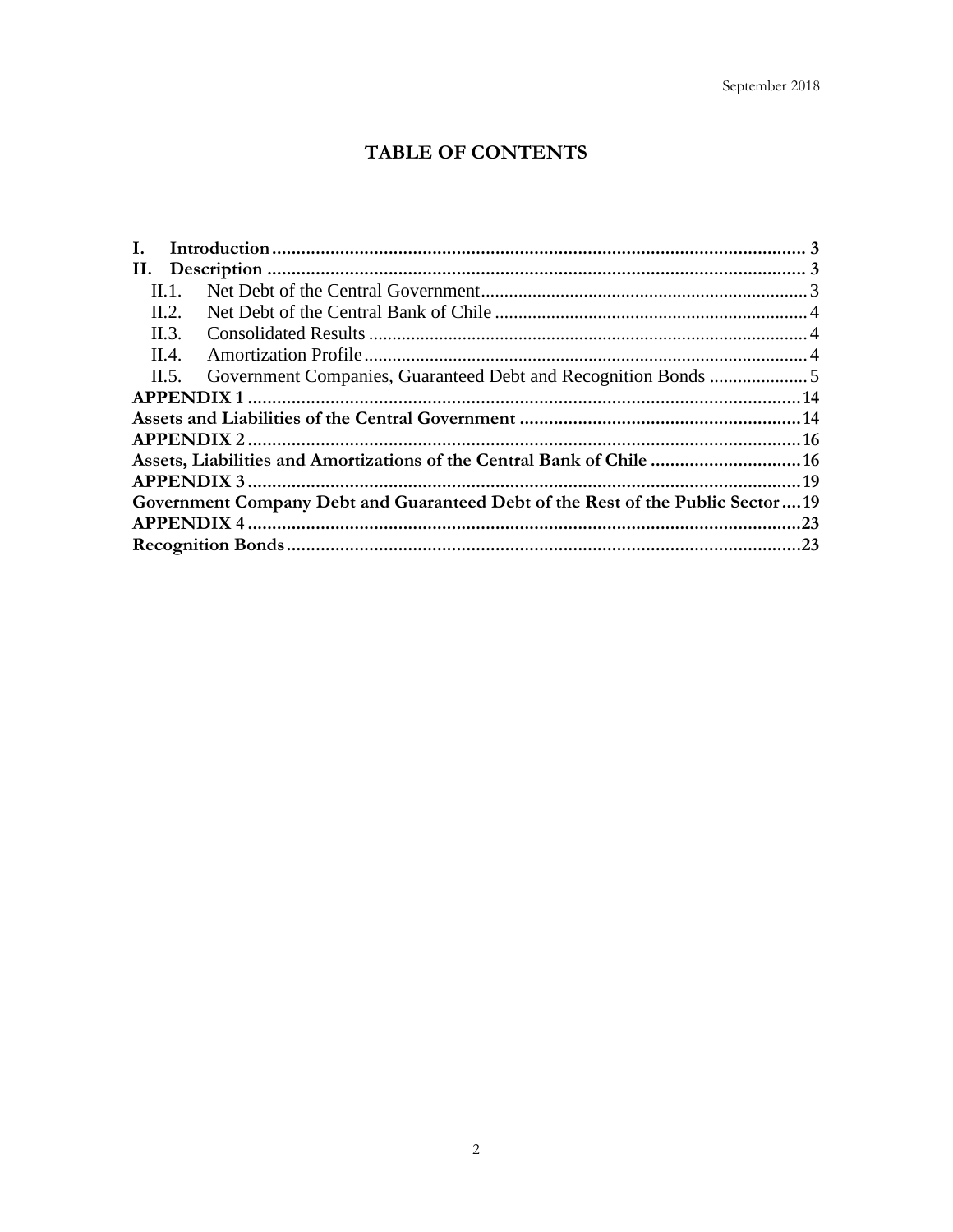### <span id="page-2-0"></span>**I. Introduction**

This report provides a systematized view of the statistics on assets and liabilities of the Central Government, the Central Bank and Government Companies. The figures correspond to the 12 months of each year from 2006 to 2018 and the provisory statistics for September, 2018. The historical series are available from 1991 in an excel spread-sheet published on the institutional web page of the Ministry of Finance (http://www.hacienda.cl/english/public-debt-office.html).

This information is the result of a joint effort of different institutions. For the Central Government, the sources are the General Comptroller of the Republic (CGR), the Treasury Service (TS) and the Budget Office (Dipres). The Central Bank has collaborated closely with the Ministry of Finance in providing figures on its financial assets and liabilities in the format required for this report. As of 2002, the Central Bank began to include in the notes to its balance sheets the details necessary to reconstruct the figures that are presented in this report. The information on government companies was obtained from the audited financial statements, while data on guaranteed debt of the rest of the public sector was provided by the Treasury Service. Statistics on recognition bonds were provided by the Social Security Institute (in Spanish, IPS), ex Social Security Normalization Institute (in Spanish, INP).

The study considers the methodological change of GDP accounting, and the last GDP data available with its 2013 reference. In this sense, the figures –as a percentage of GDP- not necessarily fit with former reports. At the same time, Central Bank data as of September 2018 is provisory.

#### <span id="page-2-1"></span>**II. Description**

#### <span id="page-2-2"></span>**II.1. Net Debt of the Central Government**

At September 2018, the gross debt of the Central Government totaled Ps 47,006,452 million, equal to 25.0% of GDP, a nominal increase of Ps. 4,595,537 million compared to December 2017. Investments in financial assets totaled Ps. 37,290,374 million in the same period, equal to 19.9% of GDP, 0.7% higher compared to December 2017.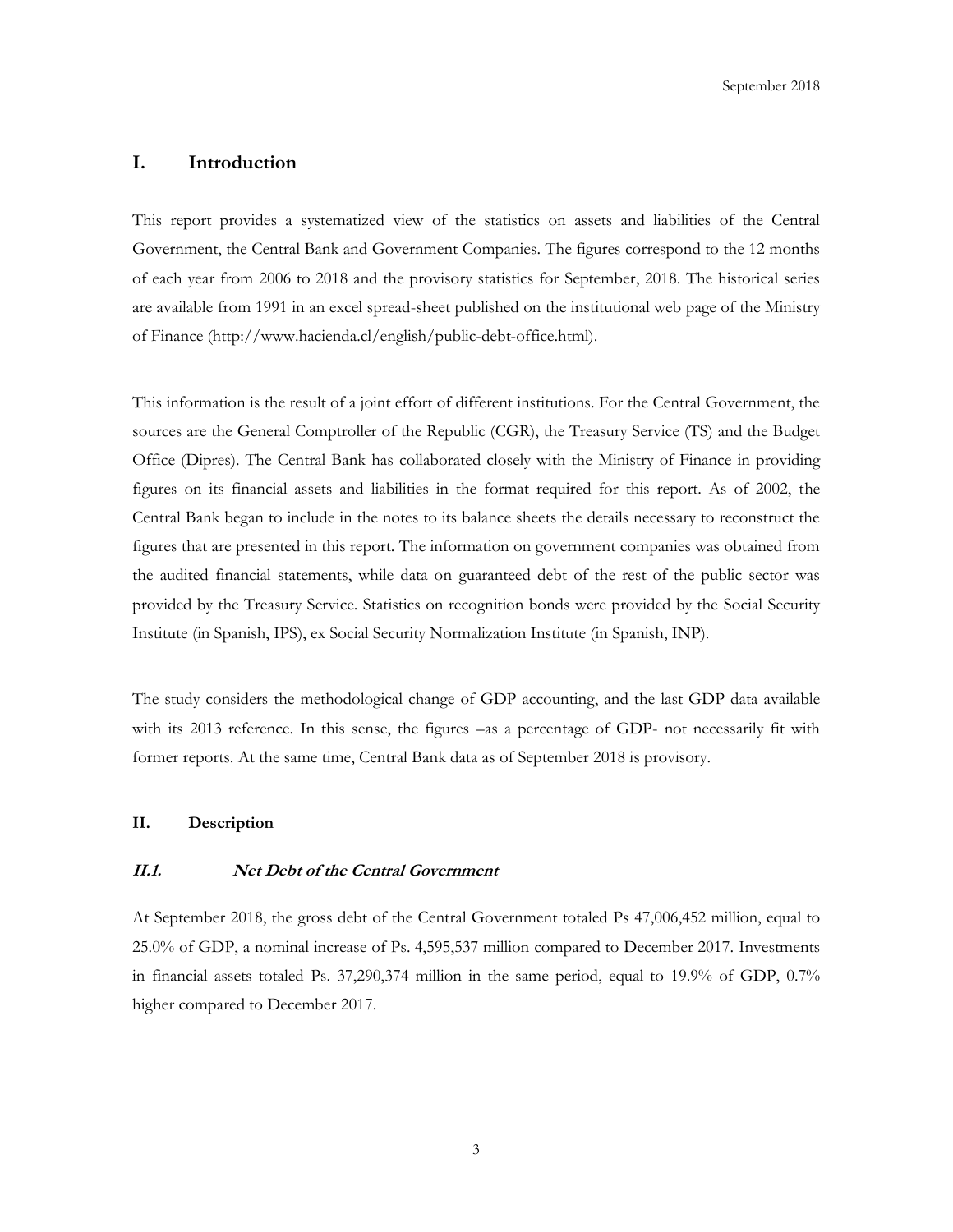The increase of financial liabilities partly compensated by the increase in financial assets (as a percentage of GDP), resulted in a debt position of the Central Government by Ps. 9,716,078 million, reaching 5.2% of GDP as of September 2018, in comparison to 4.4% of December 2017.

#### <span id="page-3-0"></span>**II.2. Net Debt of the Central Bank of Chile**

The Central Bank of Chile liabilities as of September 2018 were equal to 9.7% of GDP, 0.9 percentage points less than December 2017. Central Bank assets were equal to 13.2% of GDP, which represents a decrease of 0.3 percentage points in comparison to December 2017.

The Central Bank recorded net liabilities of -Ps. 6,739,673, equal to a -3.6% of GDP, 0.6 percentage points lower than the results of December 2017.

## <span id="page-3-1"></span>**II.3. Consolidated Results**

The consolidated gross debt of the Central Government and the Central Bank of Chile was equal to 34.3% of GDP as of September 2018, 0.4 percentage points higher than the result at the end of 2017. The consolidated net debtor position was equal to 1.6% of GDP, with a raise of net debtor position by Ps. 512,898 million compared to the end of 2017.

#### <span id="page-3-2"></span>**II.4. Amortization Profile**

The amortizations of consolidated debt of the Central Government and Central Bank present a regular path until 2023. The payments for 2018 will be Ps. 6,317,983, 100% corresponding to Central Bank obligations. From 2019 to 2023, amortization will average Ps. 3,721,915 million per year, with Central Bank debt accounting for 34.3% of the total. Debt maturing from 2024 and after should average Ps. 1,454,864 million per year, with 94.9% corresponding to Central Government debt, and 5.1% to Central Bank debt.

Amortizations for 2019-2023 according denomination and maturity show that 90.1% of debt corresponds to local currency debt and local inflation-indexed currency and that 9.9% to foreign currency denominated debt. For years after 2023, 48.% of amortizations correspond to local inflationindexed currency, 29.2% to local currency and 22.8% to dollars.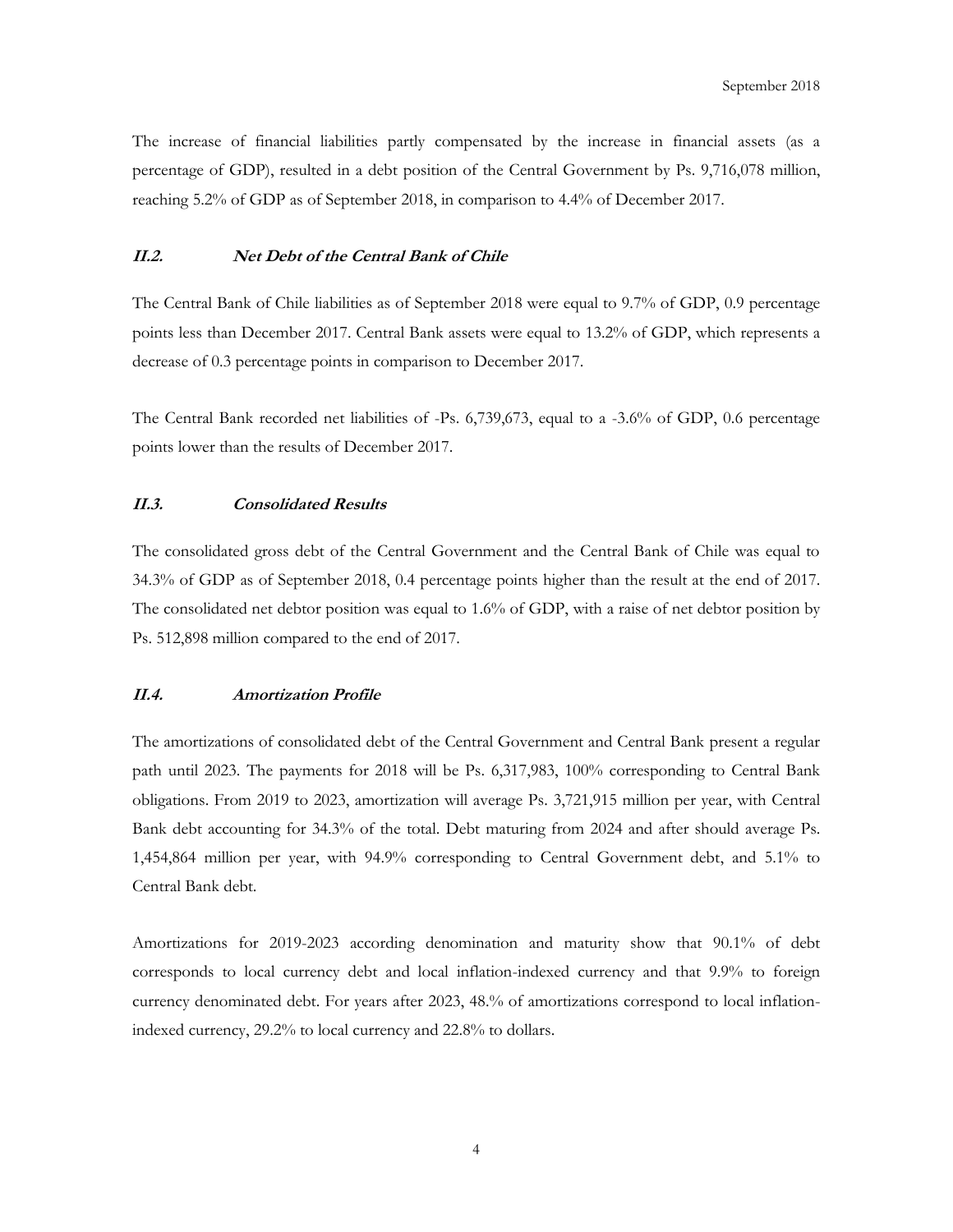#### <span id="page-4-0"></span>**II.5. Government Companies, Guaranteed Debt and Recognition Bonds**

This report includes complementary information on the financial assets and liabilities of government companies, and on the stock of outstanding recognition bonds. These liabilities, assets and debt are different in nature from what is considered public debt, and in keeping with standard international practices, they are presented separately and are not consolidated with the statistics on the Central Government and Central Bank. In this manner, it supplements and enriches the available information without distorting it and facilitates international comparisons related to public indebtedness.

When debt indicators are relatively low, which is the case for a great majority of government companies, their indebtedness consists of liabilities that have been assumed based on the capital of each corporation. These liabilities are backed by investment projects under way that must be financed by future operating revenues without compromising public credit, except for debt under government guarantee, which is identified separately.

As of September 2018, last data available, the gross debt of Government Companies was equal to 8.7% of GDP (Ps. 16,401,524 million), which represents a decrease by Ps. 1,056,194 million in comparison to December 2017. At the same time, financial assets increased Ps. 635,493 million, reaching 1.2% of GDP. The net debt of these companies was equal to 7.5% of GDP.

In exceptional cases, when financial assets were not enough to guarantee the debt of government companies at a reasonable cost, the government has stepped in to guarantee part of the debt. As of September 2018, total guaranteed debt reached 1.7% of GDP, totally corresponding to local guaranteed debt (34.1% pertaining to Empresa de Ferrocarriles del Estado (the National Railroad Company) and 15.3% to Metro (the National Subway Company). Other important component of Guaranteed debt is the Superior Education funding, authorized by law (Law number 20,207), which amounts Ps. 1,572,997 million, equivalent to 49.0% of total Local Guaranteed debt. Regarding the total Guaranteed debt, 100% of this debt was issued locally.

Finally, recognition bonds represent a government liability owed to affiliates of the old pension system who changed to the new pension fund system (AFPs). Although this liability is of a different nature, future payments will be required and must be considered. As of September 2018 the stock of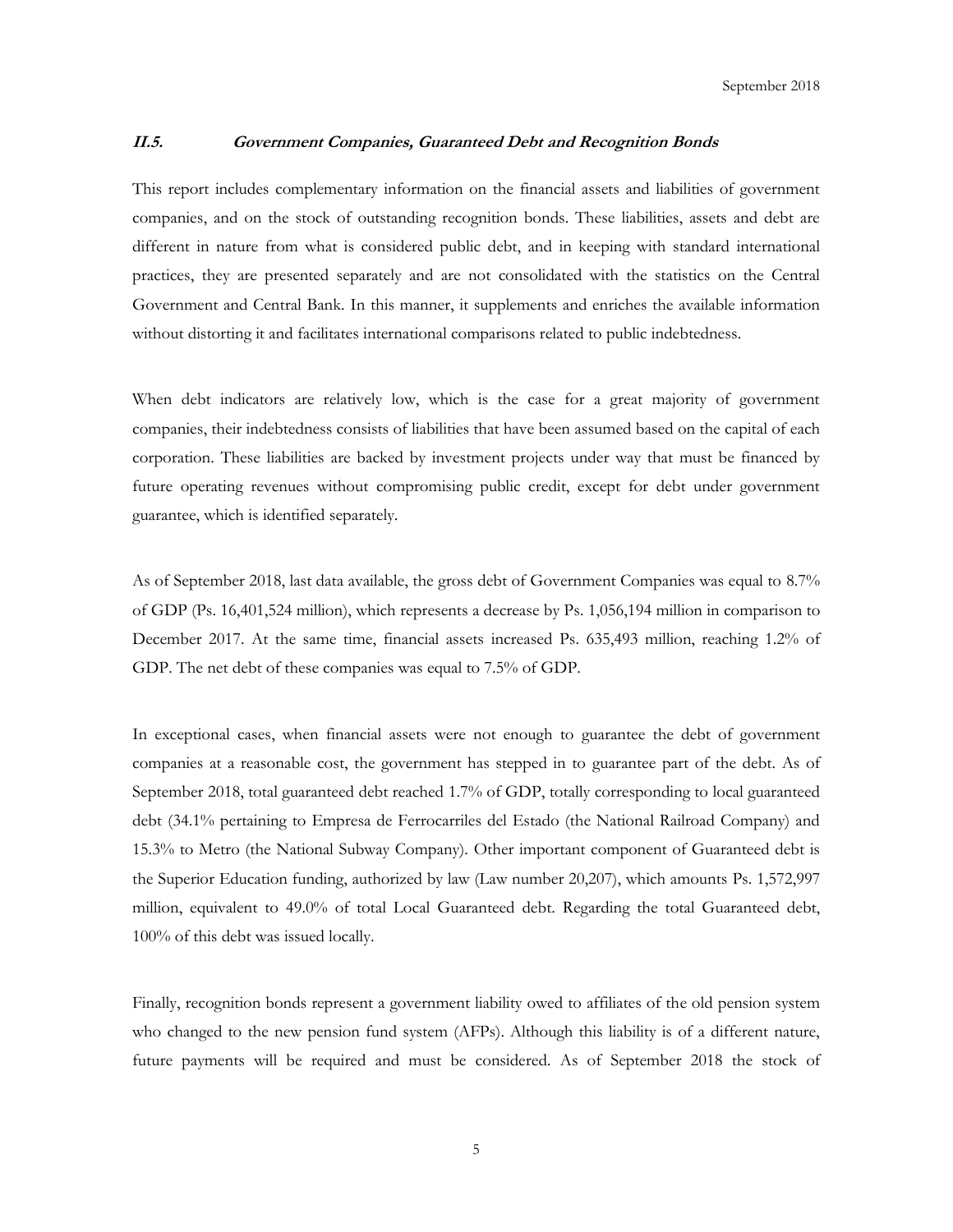recognition bonds was equal to 0.8% of the GDP, in line with the downward trend begun in 1985 that is projected to continue over the coming years (see Appendix 4).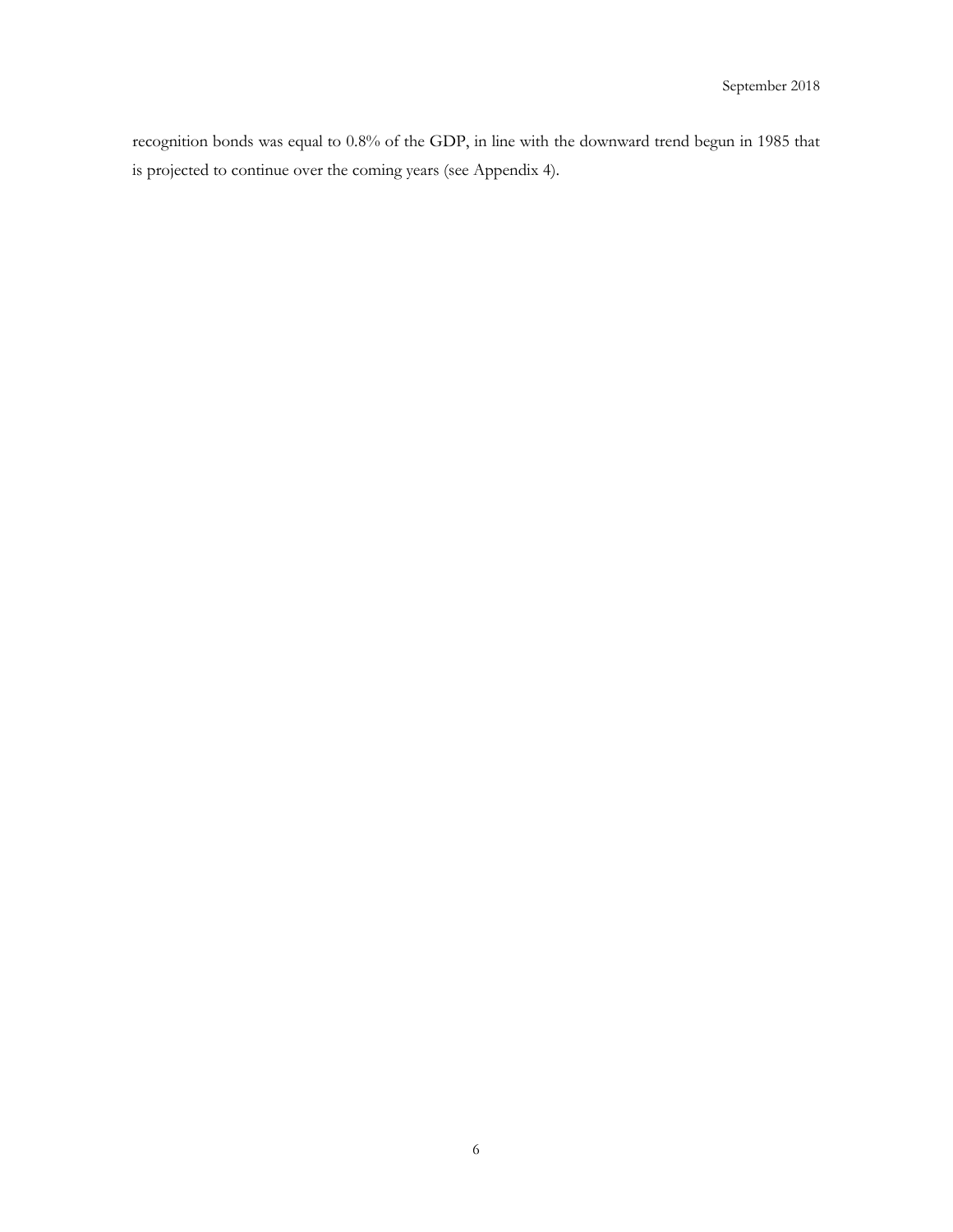

#### **Assets and Liabilities of the Central Government**

| In millions at the end of each period |  |
|---------------------------------------|--|
|---------------------------------------|--|

|                                                                                            | 2006                | 2007          | 2008           | 2009          | 2010         | 2011          | 2012                 | 2013         | 2014                | 2015           | 2016                                          | 2017           | sept-18    |
|--------------------------------------------------------------------------------------------|---------------------|---------------|----------------|---------------|--------------|---------------|----------------------|--------------|---------------------|----------------|-----------------------------------------------|----------------|------------|
| 1. Liabilities in pesos                                                                    | 1.317.575           | 1.704.559     | 2.768.095      | 4.337.895     | 7.889.100    | 11.200.998    | 13.015.967           | 15.285.636   | 18.681.365          | 22,523,188     | 29.317.723                                    | 34.965.837     | 37,726,186 |
| 1.1. Government Promissory Notes with the Central Bank                                     | 127.283             | 68.770        | $\overline{0}$ | $\theta$      | $\theta$     | $\Omega$      | $\theta$             | $\theta$     | $\Omega$            | $\Omega$       | $\Omega$                                      | $\Omega$       | $\Omega$   |
| 1.2. Foreign Debt                                                                          | $\theta$            | $\theta$      | $\Omega$       | $\theta$      | 272.295      | 434.345       | 434.345              | 434.345      | 434.345             | 464.148        | 434.345                                       | 434.345        | 434.345    |
| 1.3. Others(a)                                                                             | 1.190.292           | 1.635.788     | 2.768.095      | 4.337.895     | 7.616.805    | 10.766.653    | 12.581.622           | 14.851.291   | 18.247.020          | 22.059.040     | 28.883.378                                    | 34.531.492     | 37.291.841 |
| 2. Assets in pesos                                                                         | 3.989.793           | 4.699.394     | 5.333.181      | 5.850.344     | 6.885.997    | 9.406.367     | 9.298.488            | 9.000.392    | 9.151.137           | 10,782,887     | 12.236.988                                    | 13.072.668     | 15.437.293 |
| 2.1 Assets in pesos not including gov't-owned companies (b)                                | 3.884.458           | 4.569.733     | 5.210.214      | 5.736.367     | 6.884.775    | 9.406.293     | 9.298.488            | 9.000.392    | 9.151.137           | 10,778,887     | 12.236.988                                    | 13.072.668     | 15.437.293 |
| 2.1.1 Deposits in the Central Bank                                                         | 818                 | 282           | 32             | 17.199        | 69.091       | 125.981       | 158.330              | 200,952      | 1.117.977           | 296.689        | 463.976                                       | $\sqrt{ }$     | $\theta$   |
| 2.1.2 Central Bank Notes                                                                   | 90.669              | 107.338       | 144.664        | 129.185       | 135.776      | 444.858       | 474.927              | 444.216      | 58.381              | 10.365         | 395.200                                       | 437,030        | 700.203    |
| 2.1.3 Others $(c)$                                                                         | 3.792.971           | 4.462.112     | 5.065.518      | 5.589.983     | 6.679.908    | 8.835.454     | 8.665.232            | 8.355.224    | 7.974.780           | 10.471.833     | 11.377.812                                    | 12.635.638     | 14.737.089 |
| 2.2 Financial debt of gov't companies owed to the government                               | 105.335             | 129.661       | 122.967        | 113.977       | 1.223        | 74            | $\theta$             | $\Omega$     | $\sqrt{2}$          | 4.000          |                                               | $\sqrt{ }$     |            |
| 3. Net liabilities in pesos: $(1) - (2)$                                                   | $-2.672.219$        | $-2.994.835$  | $-2.565.086$   | $-1.512.449$  | 1.003.103    | 1.794.631     | 3.717.479            | 6.285.244    | 9.530.228           | 11.740.301     | 17.080.735                                    | 21.893.169     | 22.288.894 |
| 4. Liabilities in dollars                                                                  | 5.201               | 3.656         | 2.935          | 2.530         | 3.514        | 4.448         | 5.227                | 4.330        | 5.829               | 7.121          | 9.430                                         | 12.101         | 14.029     |
| 4.1 Government promissory notes with the Central Bank (c)                                  | 1.030               | $\theta$      | $\Omega$       | $\theta$      | $\theta$     | $\Omega$      | $\theta$             | $\theta$     | $\overline{0}$      | $\overline{0}$ | $\overline{0}$                                | $\overline{0}$ | $\Omega$   |
| 4.2 Foreign debt                                                                           | 4.171               | 3.656         | 2.935          | 2.530         | 3.514        | 4.448         | 5.227                | 4.330        | 5.829               | 7.121          | 9.430                                         | 12.101         | 14.029     |
| 5. Assets in dollars (d)                                                                   | 10.377              | 21.265        | 27.602         | 19.633        | 22.307       | 27,920        | 31.382               | 31.133       | 32.162              | 31.477         | 32.637                                        | 34,800         | 33.036     |
| 5.1 Central Bank deposits                                                                  | 1.916               | 318           | 128            | 453           | 529          | 1.284         | 978                  | 214          | 179                 | 174            | 474                                           | 517            | 133        |
| 5.2 Central Bank notes                                                                     | $\theta$            | $\theta$      | $\overline{0}$ | $\theta$      | $\theta$     | $\Omega$      | $\theta$             | $\theta$     | $\overline{0}$      | $\Omega$       | $\Omega$                                      | $\overline{0}$ |            |
| 5.3 Others (d)                                                                             | 8.460               | 20.947        | 27.474         | 19.180        | 21.778       | 26.636        | 30.404               | 30.919       | 31.983              | 31.303         | 32.163                                        | 34.283         | 32.903     |
| 6. Net liabilities in dollars: (4) -(5)                                                    | $-5.176$            | $-17.609$     | $-24.667$      | $-17.103$     | $-18.793$    | $-23.473$     | $-26.155$            | $-26.803$    | $-26.333$           | $-24.356$      | $-23.207$                                     | $-22.699$      | $-19.007$  |
| 7. Total Gross Financial Debt: $(1) + (4)$                                                 | 4.097.148           | 3.517.356     | 4.614.497      | 5.619.223     | 9.535.014    | 13.520.205    | 15.517.618           | 17.553.695   | 22.221.911          | 27.560.190     | 35.610.201                                    | 42,410.915     | 47.006.452 |
| 8. Total Financial Assets: $(2) + (5)$                                                     | 9.535.497           | 15.243.082    | 22.697.951     | 15.793.129    | 17.333.908   | 23.965.755    | 24.317.827           | 25.306.676   | 28,685,723          | 33.047.936     | 34.015.524                                    | 34.482.435     | 37.290.374 |
| 9. Total Net Financial Liabilities: (7) - (8)                                              | $-5.438.349$        | $-11.725.726$ | $-18.083.453$  | $-10.173.906$ | $-7.798.894$ | $-10.445.550$ | $-8.800.209$         | $-7.752.981$ | $-6.463.812$        | $-5.487.747$   | 1.594.677                                     | 7.928.480      | 9.716.078  |
| <b>EXCHANGE RATE EFFECT:</b>                                                               |                     |               |                |               |              |               |                      |              |                     |                |                                               |                |            |
| 10. Total Gross Financial Debt with Constant Exchange Rate <sup>(h)</sup> :                | 4.054.812           | 3.628.759     | 4.312.727      | 5.669.471     | 9.738.553    | 13.541.687    | 15,766,895           | 17.564.651   | 21,749,221          | 26.270.924     | 34.280.585                                    | 41.334.730     | 45.109.574 |
| 11. Total Financial Assets with Constant Exchange Rate <sup>(h)</sup> :                    | 9.451.029           | 15.891.031    | 19.859.901     | 16.183.042    | 18.625.927   | 24.100.611    | 25.814.426           | 25.385.443   | 26.077.703          | 27.348.998     | 29.413.666                                    | 31.387.655     | 32.823.624 |
| 12. Total Net Financial Liabilities with Constant Exchange Rate <sup>(h)</sup> : (10)-(11) | 5.396.217<br>$\sim$ | 12.262.272    | 15.547.174     | 10.513.571    | 8.887.375    | 10.558.924    | 10.047.531<br>$\sim$ | 7.820.792    | 4.328.482<br>$\sim$ | 1.078.074      | 4.866.919                                     | 9.947.075      | 12.285.950 |
|                                                                                            |                     |               |                |               |              |               |                      |              |                     |                |                                               |                |            |
| 13. Exchange Rate Effect on Total Gross Financial Debt (7) - (10)                          | $42.336 -$          | 111.403       | 301.771        | 50.248        | 203.538      | 21.482        | 249.277 -            | 10.956       | 472.691             | 1.289.266      | 1.329.616                                     | 1.076.185      | 1.896.878  |
| 14. Exchange Rate Effect on Total Financial Assets (8) - (11)                              | 84.468              | 647.949       | 2.838.050      | 389.913       | 1.292.019    | 134.856       | 1.496.599 -          | 78.767       | 2.608.021           | 5.698.938      | 4.601.858                                     | 3.094.780      | 4.466.750  |
| 15. Exchange Rate Effect on Total Net Financial Liabilities: (9) - (12)                    | 42.131              | 536.546       | 2.536.279      | 339.665       | 1.088.481    | 113,374       | 1.247.322            | 67.811       | 2.135.330<br>$\sim$ |                | 4.409.673 - 3.272.242 - 2.018.595 - 2.569.872 |                |            |

(a) Includes Corfo Debt and Treasury Bonds. (b) Excludes receivables due from the government under the old system.

c) Includes local currency, cash equivalents, bans and placements.)<br>(d) Includes the Economic and Social Stabilization Fund, the Pension Reserve Fund, the Petrokum Stabilization fund, the Infrastructure Fund, and the cntra

(g) Exchange rate corresponds to March 2010 . Exchange Rate effect is the difference between the items calculated with current rate of exchange and the same calculated with constant rate of exchange (March 2010).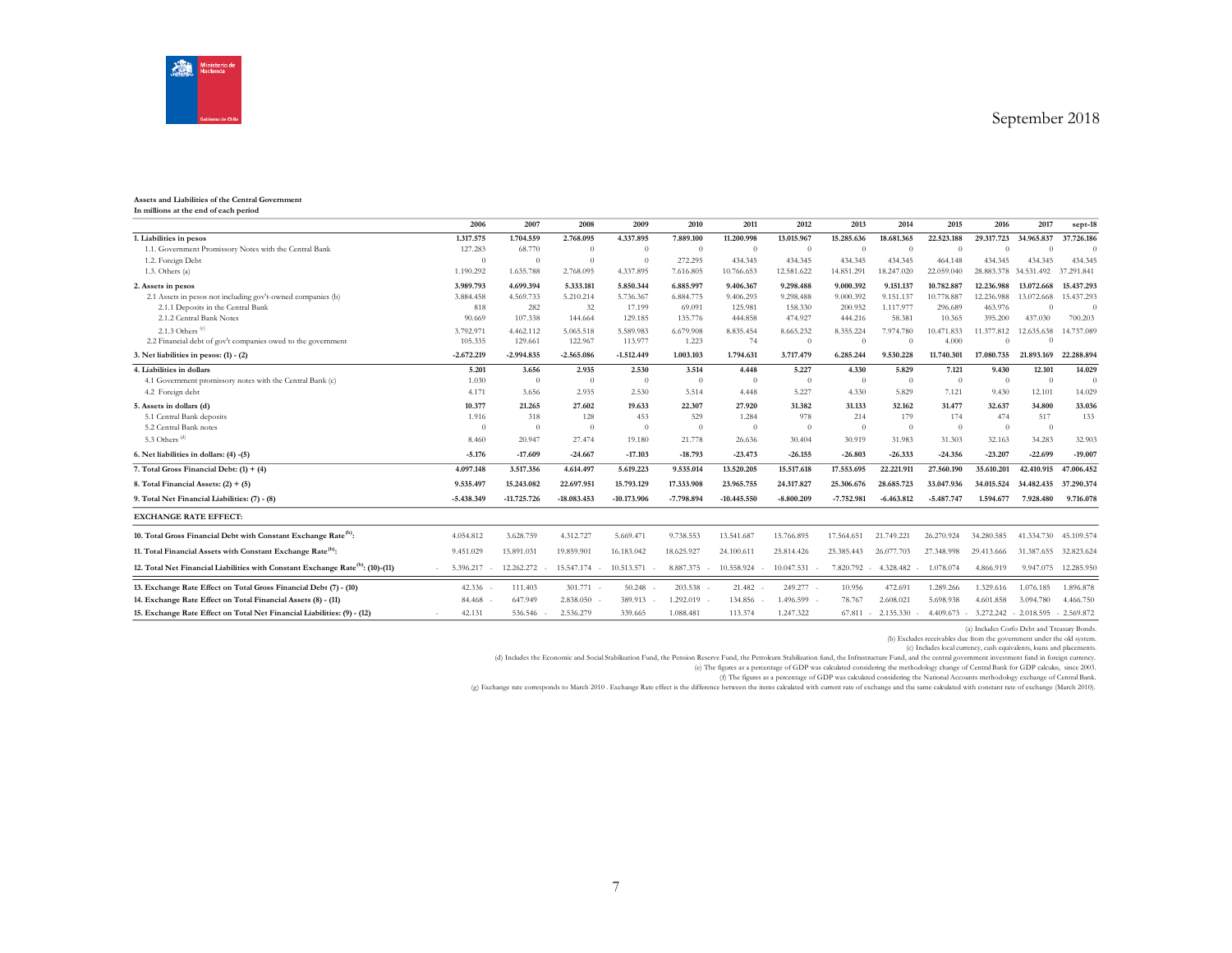

#### **Assets and Liabilities of the Central Government**

**% GDP**

|                                                                                            | 2006     | 2007     | 2008     | 2009     | 2010     | 2011     | 2012    | 2013     | 2014     | 2015     | 2016    | 2017     | $sept-18$ |
|--------------------------------------------------------------------------------------------|----------|----------|----------|----------|----------|----------|---------|----------|----------|----------|---------|----------|-----------|
| 1. Liabilities in pesos                                                                    | 1,6%     | 1,9%     | 2,9%     | 4,5%     | 7,1%     | 9,2%     | 10,0%   | 11,1%    | 12,6%    | 14,2%    | 17,5%   | 19,4%    | 20,1%     |
| 1.1. Government Promissory Notes with the Central Bank                                     | 0,2%     | 0,1%     | 0.0%     | $0.0\%$  | $0,0\%$  | $0.0\%$  | $0,0\%$ | $0.0\%$  | 0.0%     | $0.0\%$  | $0.0\%$ | 0.0%     | $0.0\%$   |
| 1.2. Foreign Debt                                                                          | 0.0%     | $0.0\%$  | 0.0%     | $0.0\%$  | 0,2%     | 0,4%     | 0,3%    | 0.3%     | 0.3%     | 0,3%     | 0.3%    | 0,2%     | 0,2%      |
| $1.3.$ Others $(a)$                                                                        | 1,5%     | $1,8\%$  | 2,9%     | 4,5%     | 6.8%     | 8.8%     | 9,7%    | 10,8%    | 12.3%    | 13,9%    | 17.3%   | 19,2%    | 19,9%     |
| 2. Assets in pesos                                                                         | 4,9%     | 5,2%     | 5,7%     | 6,1%     | 6,2%     | 7,7%     | 7,2%    | 6,5%     | 6,1%     | 6,8%     | 7,3%    | 7,3%     | 8,2%      |
| 2.1 Assets in pesos not including gov't-owned companies (b)                                | 4,7%     | 5,0%     | 5,6%     | 5,9%     | 6,2%     | 7,7%     | 7,2%    | 6,5%     | 6,1%     | 6,8%     | 7.3%    | 7.3%     | 8,2%      |
| 2.1.1 Deposits in the Central Bank                                                         | 0.0%     | $0.0\%$  | $0.0\%$  | $0.0\%$  | 0,1%     | 0,1%     | 0,1%    | 0,1%     | 0.8%     | 0,2%     | 0.3%    | 0.0%     | $0.0\%$   |
| 2.1.2 Central Bank Notes                                                                   | 0,1%     | 0,1%     | 0,2%     | 0,1%     | 0,1%     | 0,4%     | 0,4%    | 0.3%     | $0.0\%$  | 0.0%     | 0.2%    | 0,2%     | 0,4%      |
| 2.1.3 Others $(d)$                                                                         | 4.6%     | 4,9%     | 5,4%     | 5.8%     | $6.0\%$  | 7.2%     | $6.7\%$ | 6,1%     | 5.4%     | 6.6%     | 6,8%    | 7.0%     | 7,9%      |
| 2.2 Financial Debt of Gov't Companies Owed to the Government                               | 0,1%     | 0,1%     | 0,1%     | 0,1%     | $0.0\%$  | $0.0\%$  | $0.0\%$ | $0.0\%$  | $0.0\%$  | 0.0%     | $0.0\%$ | 0.0%     | $0.0\%$   |
| 3. Net liabilities in pesos: (1) - (2)                                                     | $-3,3%$  | $-3,3%$  | $-2,7%$  | $-1,6%$  | 0,9%     | 1,5%     | 2,9%    | 4,6%     | 6,4%     | 7,4%     | 10,2%   | 12,2%    | 11,9%     |
| 4. Liabilities in dollars                                                                  | 3,4%     | 2,0%     | 2,0%     | 1,3%     | 1,5%     | 1,9%     | 1,9%    | 1,6%     | 2,4%     | 3,2%     | 3,8%    | 4,1%     | 4,9%      |
| 4.1 Government promissory notes with the Central Bank                                      | 0,7%     | $0.0\%$  | 0.0%     | $0.0\%$  | $0,0\%$  | $0.0\%$  | $0,0\%$ | 0.0%     | 0.0%     | 0.0%     | 0.0%    | 0.0%     | $0.0\%$   |
| 4.2 Foreign debt                                                                           | 2,7%     | 2,0%     | 2,0%     | 1,3%     | 1,5%     | 1,9%     | 1,9%    | 1,6%     | 2,4%     | 3,2%     | 3.8%    | 4,1%     | 4.9%      |
| 5. Assets in dollars (d)                                                                   | 6,8%     | 11,6%    | 18,5%    | 10,3%    | 9,4%     | 11,9%    | 11,6%   | 11,8%    | 13,1%    | 14,0%    | 13,0%   | 11,9%    | 11,6%     |
| 5.1 Central Bank deposits                                                                  | 1,2%     | 0,2%     | 0,1%     | 0,2%     | 0.2%     | 0.5%     | 0,4%    | 0,1%     | $0.1\%$  | 0,1%     | 0.2%    | 0,2%     | $0.0\%$   |
| 5.2 Central Bank notes                                                                     | 0.0%     | $0.0\%$  | 0.0%     | $0.0\%$  | $0.0\%$  | $0.0\%$  | $0.0\%$ | $0.0\%$  | $0.0\%$  | 0.0%     | $0.0\%$ | $0.0\%$  | $0.0\%$   |
| 5.3 Others <sup>(d)</sup>                                                                  | 5,5%     | 11,5%    | 18,4%    | 10,0%    | 9,1%     | 11,4%    | 11,2%   | 11,7%    | 13,1%    | 14,0%    | 12,8%   | 11,7%    | 11,6%     |
| 6. Net liabilities in dollars: (4) -(5)                                                    | $-3,4%$  | $-9,6%$  | $-16,5%$ | $-9,0%$  | $-7,9%$  | $-10,0%$ | $-9,6%$ | $-10,2%$ | $-10,7%$ | $-10,9%$ | $-9,3%$ | $-7,8%$  | $-6,7%$   |
| 7. Gross Financial Debt: $(1) + (4)$                                                       | 5,0%     | 3,9%     | 4,9%     | 5,8%     | 8,6%     | 11,1%    | 11,9%   | 12,7%    | 14,9%    | 17,4%    | 21,3%   | 23,6%    | 25,0%     |
| 8. Total Financial Assets: $(2) + (5)$                                                     | 11,6%    | 16,8%    | 24,2%    | 16,3%    | 15,5%    | 19,6%    | 18,7%   | 18,4%    | 19,3%    | 20,8%    | 20,3%   | 19,2%    | 19,9%     |
| 9. Total Net Financial Liabilities: (7) - (8)                                              | $-6,6%$  | $-12,9%$ | $-19,3%$ | $-10,5%$ | $-7,0%$  | $-8,6%$  | $-6,8%$ | $-5,6%$  | $-4,3%$  | $-3,5%$  | 1,0%    | 4,4%     | 5,2%      |
| <b>EXCHANGE RATE EFFECT:</b>                                                               |          |          |          |          |          |          |         |          |          |          |         |          |           |
| 10. Total Gross Financial Debt with Constant Exchange Rate <sup>(h)</sup> :                | 4,9%     | $4,0\%$  | 4,6%     | 5,9%     | 8,7%     | 11,1%    | 12,1%   | 12,7%    | 14,6%    | 16,6%    | 20,5%   | 23,0%    | 24,0%     |
| 11. Total Financial Assets with Constant Exchange Rate <sup>(h)</sup> :                    | 11,5%    | 17,5%    | 21,2%    | 16,7%    | 16,7%    | 19,8%    | 19,9%   | 18,4%    | 17,5%    | 17,2%    | 17,6%   | $17,5\%$ | $17,5\%$  |
| 12. Total Net Financial Liabilities with Constant Exchange Rate <sup>(h)</sup> : (10)-(11) | $-6,6\%$ | $-13,5%$ | $-16,6%$ | $-10,9%$ | $-8,0\%$ | $-8,7%$  | $-7,7%$ | $-5,7%$  | $-2.9%$  | $-0,7%$  | 2.9%    | 5,5%     | 6,5%      |
| 13. Exchange Rate Effect on Total Gross Financial Debt (7) - (10)                          | 0,1%     | $-0,1\%$ | 0.3%     | $-0.1\%$ | $-0,2%$  | $0.0\%$  | $-0.2%$ | $0.0\%$  | 0.3%     | 0.8%     | 0.8%    | 0.6%     | $1,0\%$   |
| 14. Exchange Rate Effect on Total Financial Assets (8) - (11)                              | 0,1%     | $-0,7%$  | 3,0%     | $-0,4%$  | $-1,2\%$ | $-0.1%$  | $-1,2%$ | $-0.1%$  | 1.8%     | 3.6%     | 2,8%    | 1,7%     | 2,4%      |
| 15. Exchange Rate Effect on Total Net Financial Liabilities: (9) - (12)                    | $-0.1\%$ | 0,6%     | $-2,7%$  | 0,4%     | $1.0\%$  | $0.1\%$  | $1,0\%$ | $0.0\%$  | $-1.4%$  | $-2.8%$  | $-2,0%$ | $-1,1\%$ | $-1,4%$   |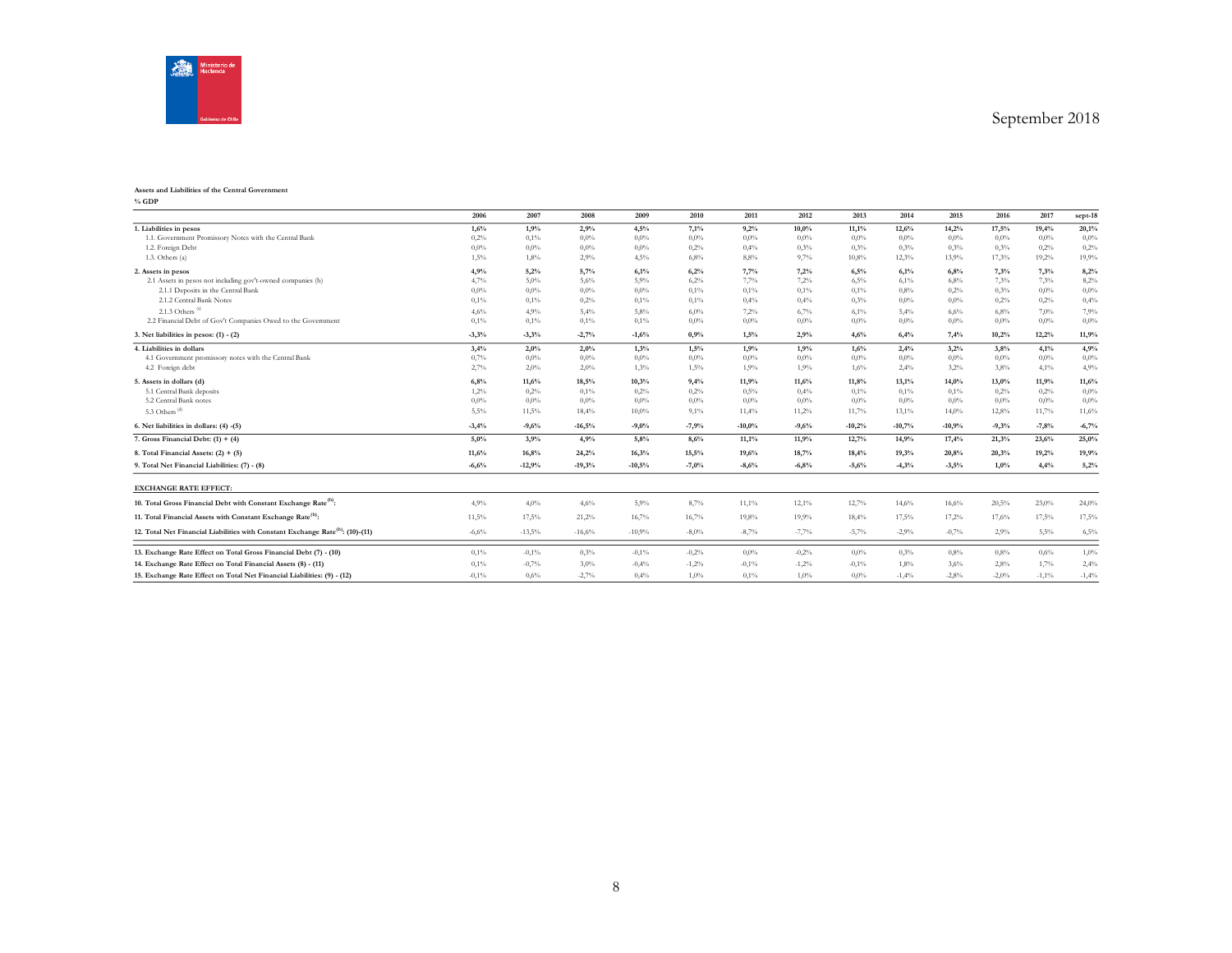

#### **Assets and Liabilities of the Chilean Central Bank In millions at the end of each period**

|                |                                                                                                     |          | 2006       | 2007      | 2008         | 2009         | 2010       | 2011         | 2012         | 2013         | 2014       | 2015         | 2016         | 2017         | sept-18      |
|----------------|-----------------------------------------------------------------------------------------------------|----------|------------|-----------|--------------|--------------|------------|--------------|--------------|--------------|------------|--------------|--------------|--------------|--------------|
| 1. Liabilities |                                                                                                     | MM Ps.   | 12.827.378 | 9.332.041 | 12.574.874   | 14.914.818   | 12.362.690 | 20,604.170   | 19.749.320   | 18.592.976   | 20.193.733 | 20.336.735   | 21.032.035   | 18.953.410   | 18.111.711   |
|                | 1.1 Central Bank Issues (a)                                                                         | MM Ps.   | 8.601.824  | 7.757.767 | 10.616.950   | 11.579.172   | 8.915.698  | 13.186.136   | 12.905.055   | 13.033.022   | 12.908.185 | 13.494.386   | 15.114.142   | 14.836.684   | 15.033.534   |
|                | 1.1.1 Nominal                                                                                       | MM Ps.   | 3.595.056  | 2.851.595 | 3.382.354    | 5.543.261    | 3.995.107  | 4.517.959    | 3.905.683    | 5.005.942    | 4.537.104  | 5.053.318    | 8.243.767    | 8.769.976    | 10.575.962   |
|                | 1.1.2 Indexed (UF)                                                                                  | MM Ps.   | 4.574.073  | 4.707.992 | 7.231.720    | 6.035.911    | 4.920.591  | 8.668.177    | 8.999.371    | 8.027.080    | 8.371.081  | 8.441.068    | 6.870.376    | 6.066.708    | 4.457.572    |
|                | 1.1.3 Indexed to the exch. rate and in US\$(b)                                                      | MM Ps.   | 432.695    | 198.180   | $\Omega$     | $\Omega$     | $\Omega$   | $\theta$     |              |              |            |              | $\Omega$     | $\Omega$     | $\Omega$     |
|                | 1.1.4 Others $(c)$                                                                                  |          | $\Omega$   | $\Omega$  | $\Omega$     | $\Omega$     | $\Omega$   | $\Omega$     | $\sqrt{ }$   |              | $\Omega$   | $\Omega$     | $\Omega$     | $\Omega$     | $\Omega$     |
|                | 1.2 Government deposits                                                                             | MM Ps.   | 1.025.051  | 158.188   | 80,772       | 246.732      | 316.827    | 795.640      | 626.202      | 313,057      | 1.226.599  | 419.683      | 780.412      | 317,898      | 87.684       |
|                | 1.2.1 Domestic currency                                                                             | MM Ps.   | 818        | 282       | 32           | 17.199       | 69,091     | 125.981      | 158,330      | 200.952      | 1.117.977  | 296.689      | 463.976      | $\Omega$     | $\Omega$     |
|                | 1.2.2. Foreign currency                                                                             | MM US\$  | 1.916      | 318       | 128          | 453          | 529        | 1.284        | 978          | 214          | 179        | 174          | 474          | 517          | 133          |
|                | $1.3$ Others $(d)$                                                                                  | MM Ps.   | 3.200.502  | 1.416.086 | 1.877.152    | 3.088.914    | 3.130.164  | 6.622.394    | 6.218.063    | 5.246.896    | 6.058.949  | 6.422.667    | 5.137.481    | 3.798.829    | 2.990.493    |
|                | 2. Assets wi/o subordinated debt                                                                    | MM Ps.   | 12.143.974 | 9.151.070 | 15.691.756   | 16.340.093   | 13.174.188 | 22.982.333   | 21.169.733   | 21.669.897   | 24,744,603 | 27.530.130   | 27.211.437   | 24.418.382   | 24.851.383   |
|                | 2.1 International reserves                                                                          | MM US\$  | 19.428     | 16.910    | 23.162       | 25.373       | 27.864     | 41.979       | 41.649       | 41.094       | 40.447     | 38.643       | 40.494       | 38.983       | 37.134       |
|                | 2.2 Government promissory notes                                                                     | MM Ps.   | 677.664    | 68.770    | $\theta$     | $\Omega$     | $\Omega$   | $\theta$     | $\sqrt{ }$   |              | $\Omega$   | $\Omega$     | $\Omega$     | $\Omega$     | $\Omega$     |
|                | 2.2.1 Domestic currency                                                                             | MM Ps.   | 127.283    | 68.770    | $\Omega$     | $\Omega$     | $\Omega$   | $\theta$     | $\Omega$     | $\Omega$     | $\Omega$   | $\Omega$     |              |              | $\Omega$     |
|                | 2.2.2. Foreign currency                                                                             | MM US\$  | 1.030      | $\Omega$  | $\Omega$     | $\Omega$     | $\Omega$   |              |              | $\Omega$     | $\Omega$   |              | $\Omega$     | $\Omega$     | $\Omega$     |
|                | 2.3 Others (e)                                                                                      | MM Ps.   | 1.083.164  | 697.931   | 1.120.121    | 3.490.684    | 123.651    | 1.091.790    | 1.236.299    | 146.676      | 177,943    | 196.702      | 190.430      | 435.490      | 287.475      |
|                | 3. Total net liability wi/o subordinated debt: (1) - (2)                                            | MM Ps.   | 683.404    | 180.971   | $-3.116.882$ | $-1.425.276$ | $-811.498$ | $-2.378.163$ | $-1.420.413$ | $-3.076.921$ | -4.550.870 | $-7.193.395$ | $-6.179.401$ | $-5.464.972$ | $-6.739.673$ |
| Note:          |                                                                                                     |          |            |           |              |              |            |              |              |              |            |              |              |              |              |
|                | Adjusted subordinated debt (f)                                                                      | MM Ps.   | 933.110    | 956.889   | 990.227      | 914.374      | 876.664    | 821.312      | 754.322      | 649.521      | 565.552    | 465.445      | 355.006      | 231.291      | 86.808       |
|                | <b>EXCHANGE RATE EFFECT:</b>                                                                        |          |            |           |              |              |            |              |              |              |            |              |              |              |              |
|                | 10. Total Gross Financial Debt with Constant Exchange Rate <sup>(h)</sup> :                         | Mill. \$ | 12.811.778 | 9.341.745 | 12.561.678   | 14.923.819   | 12.393.326 | 20.610.373   | 19.795.941   | 18.593.517   | 20.179.231 | 20.305.254   | 20.965.172   | 18.907.458   | 18.093.788   |
|                | 11. Activos Financieros Totales a Tipo Cambio Constante <sup>(g)</sup> :                            | Mill. \$ | 11.977.444 | 9.666.321 | 13.310.208   | 16.843.992   | 14.788.055 | 23.185.093   | 23.155.996   | 21,773,864   | 21.464.761 | 20.533.895   | 21.501.832   | 20.951.657   | 19.830.543   |
|                | 12. Total Net Financial Liabilities with Constant Exchange Rate <sup>(h)</sup> : (10)-(11) Mill. \$ |          | 834.334    | 324.576   | 748.530      | 1.920.173    | 2.394.730  | 2.574.720    | 3.360.055    | 3.180.346    | 1.285.530  | 228.641      | 536.660      | 2.044.199    | 1.736.755    |
|                | 13. Exchange Rate Effect on Total Gross Financial Debt (7) - (10)                                   | Mill. \$ | 15.600     | 9.704     | 13.196 -     | 9.001        | $30.636 -$ | 6.203        | 46.621       | 542          | 14.502     | 31.481       | 66.864       | 45.952       | 17.922       |
|                | 14. Exchange Rate Effect on Total Financial Assets (8) - (11)                                       | Mill. \$ | 166.531    | 515.251   | 2.381.548    | 503.898      | 1.613.867  | 202.760      | .986.263     | 103.967      | 3.279.842  | 6.996.235    | 5.709.604    | 3.466.725    | 5.020.841    |
|                | 15. Exchange Rate Effect on Total Net Financial Liabilities: (9) - (12)                             | Mill. \$ | 150,930    | 505.547   | 2.368.352    | 494.897      | 1.583.232  | 196.557      | 1.939.642    | 103.425      | 3.265.340  | $-6.964.754$ | $-5.642.741$ | 3.420.773    | 5.002.918    |

(a) Includes PDBC, PRBC, BCP, BCU, BCD and others.

(b) Includes issues adjusted according to the observed dollar and the reference dollar, the latter expiring beginning in the year 2000.

(c) Corresponds to the premiums and discounts for the instruments when placed in the market. It is important to note that the total figure for "Central Bank Issues" through December

of each year includes the premiums and discounts when the issues were placed, which means that the separate figures also include them.

(d) Includes other deposits and obligations; plus other securities from other liability accounts; plas the purchase of dollars through net retropurchase agreements; plus other foreign liabilities, excepting DEG allowances.

(e) Includes: net domestic credit excluding government transfer payments and lines of credit from international organizations; plus contributions from international organizations;

plus other asset accounts excluding deferred losses, "interest and discounts received in advance for the sale of promissory notes", and investment in equities.

(f) Exchange rate corresponds to March 2010 . Exchange Rate effect is the difference between the items calculated with current rate of exchange and the same calculated with constant rate of exchange (March 2010).

(g) For quarterly report, the GDP corresponds to the sum of four last quarter amounts available.

p: preliminary figures

Source: Central Bank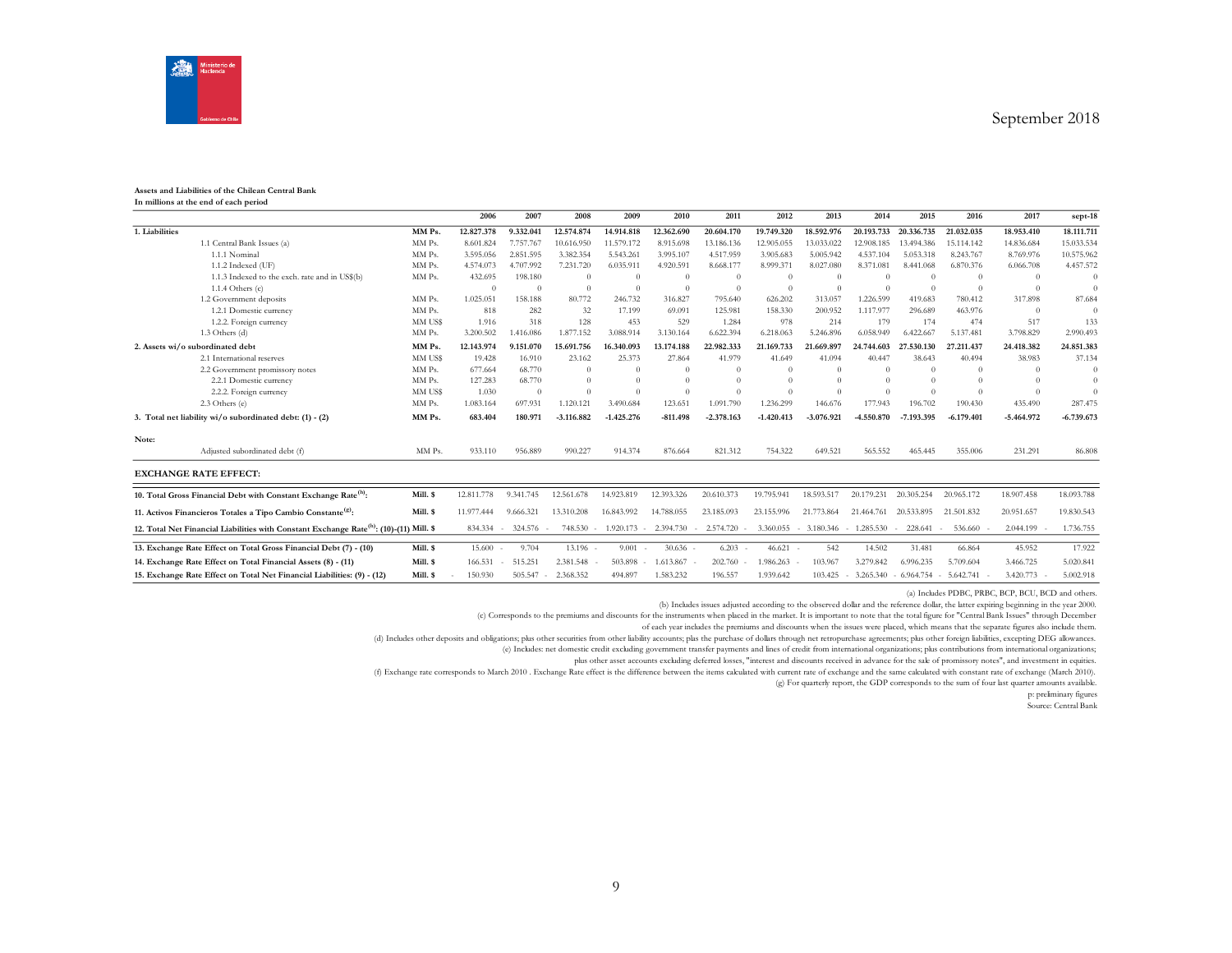

#### **Assets and Liabilities of the Chilean Central Bank As a % GDP**

|                |                                                                            | 2006    | 2007    | 2008    | 2009    | 2010    | 2011     | 2012    | 2013    | 2014    | 2015     | 2016    | 2017     | sept-18 |
|----------------|----------------------------------------------------------------------------|---------|---------|---------|---------|---------|----------|---------|---------|---------|----------|---------|----------|---------|
| 1. Liabilities |                                                                            | 15,6%   | 10,3%   | 13,4%   | 15,4%   | 11,1%   | 16,9%    | 15,2%   | 13,5%   | 13,6%   | 12,8%    | 12,6%   | 10.5%    | 9,7%    |
|                | 1.1 Central Bank Issues (a)                                                | 10,5%   | 8,6%    | 11,3%   | 12,0%   | 8,0%    | 10,8%    | 9.9%    | 9,5%    | 8,7%    | 8,5%     | 9,0%    | 8.3%     | 8,0%    |
|                | 1.1.1 Nominal                                                              | 4,4%    | 3,1%    | 3,6%    | 5,7%    | 3,6%    | 3,7%     | 3,0%    | 3,6%    | 3,0%    | 3,2%     | 4,9%    | 4,9%     | 5,6%    |
|                | 1.1.2 Indexed (UF)                                                         | 5,6%    | 5,2%    | 7,7%    | 6,2%    | 4,4%    | 7,1%     | 6,9%    | 5,8%    | 5,6%    | 5,3%     | 4,1%    | 3,4%     | 2,4%    |
|                | 1.1.3 Dollar indexed (b)                                                   | 0,5%    | 0,2%    | $0.0\%$ | $0.0\%$ | $0.0\%$ | $0.0\%$  | $0.0\%$ | $0.0\%$ | $0.0\%$ | $0.0\%$  | $0.0\%$ | $0.0\%$  | $0.0\%$ |
|                | 1.1.4 Others $(c)$                                                         | $0.0\%$ | 0.0%    | $0.0\%$ | $0.0\%$ | $0.0\%$ | $0.0\%$  | $0.0\%$ | $0.0\%$ | $0.0\%$ | 0.0%     | $0.0\%$ | $0.0\%$  | $0.0\%$ |
|                | 1.2 Government debt                                                        | 1,2%    | 0,2%    | $0.1\%$ | 0,3%    | 0.3%    | 0,7%     | 0,5%    | 0,2%    | 0.8%    | 0,3%     | 0.5%    | 0.2%     | 0.0%    |
|                | 1.2.1 Domestic currency                                                    | $0.0\%$ | 0.0%    | $0.0\%$ | $0.0\%$ | 0,1%    | 0,1%     | 0,1%    | 0,1%    | 0.8%    | 0,2%     | 0.3%    | $0.0\%$  | $0.0\%$ |
|                | 1.2.2. Foreign currency                                                    | 1,2%    | 0,2%    | $0.1\%$ | 0,2%    | 0,2%    | 0,5%     | 0,4%    | 0,1%    | 0,1%    | 0,1%     | 0,2%    | 0.2%     | $0.0\%$ |
|                | $2.3$ Others (d)                                                           | 3,9%    | 1,6%    | 2,0%    | 3,2%    | 2,8%    | 5,4%     | 4.8%    | 3,8%    | 4,1%    | 4,0%     | 3,1%    | 2,1%     | 1,6%    |
|                | 2. Assets wi/o subordinated debt                                           | 14,8%   | 10,1%   | 16,7%   | 16,9%   | 11,8%   | 18,8%    | 16,3%   | 15,7%   | 16,6%   | 17,4%    | 16,3%   | 13,6%    | 13,2%   |
|                | 2.1 International reserves                                                 | 12,6%   | 9,2%    | 15,5%   | 13,3%   | 11,7%   | 17,9%    | 15,3%   | 15,6%   | 16,5%   | 17,2%    | 16,2%   | 13,3%    | 13,1%   |
|                | 2.2 Government Promissory Notes                                            | 0,8%    | 0,1%    | $0.0\%$ | $0.0\%$ | $0.0\%$ | $0.0\%$  | $0.0\%$ | $0.0\%$ | $0.0\%$ | $0.0\%$  | $0.0\%$ | $0.0\%$  | $0.0\%$ |
|                | 2.2.1 Domestic currency                                                    | 0,2%    | 0,1%    | $0.0\%$ | $0.0\%$ | $0.0\%$ | $0.0\%$  | $0.0\%$ | $0.0\%$ | $0.0\%$ | 0,0%     | $0.0\%$ | $0.0\%$  | $0.0\%$ |
|                | 2.2.2. Foreign currency                                                    | 0,7%    | 0.0%    | $0.0\%$ | $0.0\%$ | $0.0\%$ | $0.0\%$  | $0.0\%$ | $0.0\%$ | $0.0\%$ | $0.0\%$  | $0.0\%$ | $0.0\%$  | $0.0\%$ |
|                | 2.3 Others (e)                                                             | 1,3%    | 0.8%    | 1,2%    | 3,6%    | 0,1%    | 0.9%     | 1,0%    | 0,1%    | 0,1%    | 0,1%     | 0,1%    | 0.2%     | 0,2%    |
|                | 3. Total net liability wi/o subordinated debt: (1) - (2)                   | 0,8%    | 0,2%    | $-3,3%$ | $-1,5%$ | $-0,7%$ | $-1,9%$  | $-1,1%$ | $-2,2%$ | $-3,1%$ | $-4,5%$  | $-3,7%$ | $-3,0%$  | $-3,6%$ |
| Note:          |                                                                            |         |         |         |         |         |          |         |         |         |          |         |          |         |
|                | Adjusted subordinated debt (f)                                             | 1,1%    | 1,1%    | 1,1%    | 0,9%    | 0,8%    | 0,7%     | 0,6%    | 0,5%    | 0,4%    | 0,3%     | 0,2%    | 0,1%     | $0.0\%$ |
|                | <b>EXCHANGE RATE EFFECT:</b>                                               |         |         |         |         |         |          |         |         |         |          |         |          |         |
|                | 10. Total Gross Financial Debt with Constant Exchange Rate:                | 15,6%   | 10,3%   | 13,4%   | 15,4%   | 11,1%   | 16,9%    | 15,2%   | 13,5%   | 13,6%   | 12,8%    | 12,5%   | 10,5%    | 9,6%    |
|                | 11. Activos Financieros Totales a Tipo Cambio Constante:                   | 14,6%   | 10,7%   | 14,2%   | 17,4%   | 13,3%   | $19,0\%$ | 17,8%   | 15,8%   | 14,4%   | 12,9%    | 12,9%   | 11,7%    | 10,6%   |
|                | 12. Total Net Financial Liabilities with Constant Exchange Rate: (10)-(11) | 1,0%    | $-0.4%$ | $-0.8%$ | $-2,0%$ | $-2,1%$ | $-2,1%$  | $-2,6%$ | $-2,3%$ | $-0.9%$ | $-0,1\%$ | $-0.3%$ | $-1,1\%$ | $-0,9%$ |
|                | 13. Exchange Rate Effect on Total Gross Financial Debt (7) - (10)          | $0.0\%$ | $0.0\%$ | $0.0\%$ | $0.0\%$ | $0.0\%$ | $0.0\%$  | $0.0\%$ | $0.0\%$ | $0.0\%$ | $0.0\%$  | $0.0\%$ | $0.0\%$  | $0.0\%$ |
|                | 14. Exchange Rate Effect on Total Financial Assets (8) - (11)              | 0,2%    | $-0.6%$ | 2,5%    | $-0,5%$ | $-1,4%$ | $-0,2%$  | $-1,5%$ | $-0.1%$ | 2,2%    | 4,4%     | 3,4%    | 1,9%     | 2,7%    |
|                | 15. Exchange Rate Effect on Total Net Financial Liabilities: (9) - (12)    | $-0.2%$ | 0,6%    | $-2,5%$ | 0.5%    | 1,4%    | 0.2%     | 1,5%    | 0,1%    | $-2,2%$ | $-4,4%$  | $-3,4%$ | $-1,9%$  | $-2,7%$ |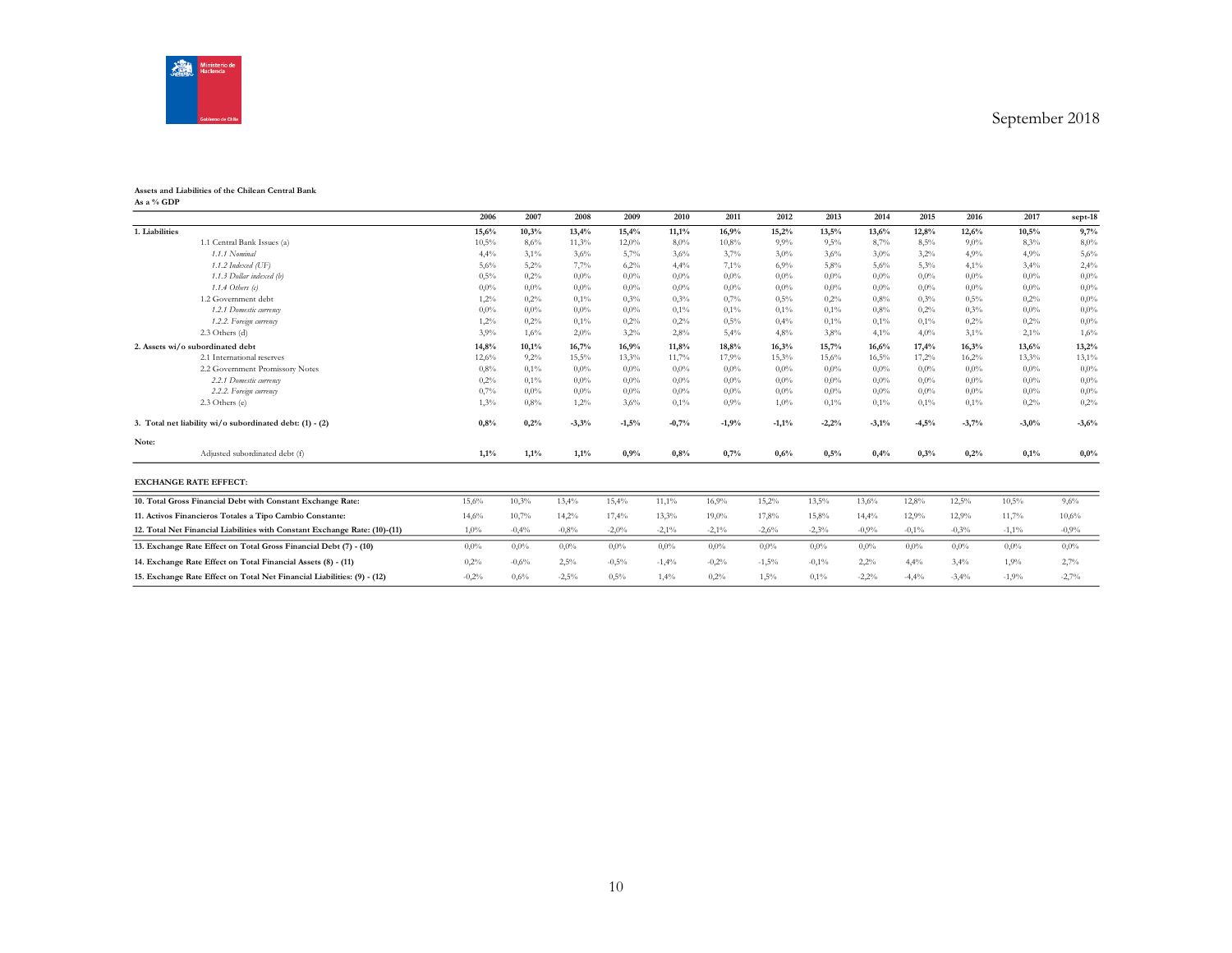

# **Assets and Liabilities of the Central Bank**

**In domestic/foreign currencies**

**In pesos (dollars) at the end of the period**

|                                                   |                |                      | sept-18  |          |
|---------------------------------------------------|----------------|----------------------|----------|----------|
| 1. Liabilities in domestic currency               |                | 17.237 Billion \$    | 9,2%     | $%$ GDP  |
| 1.1 Central Bank debt issues (a)                  | 15.034         |                      | 8,0%     |          |
| 1.1.1 Nominal                                     | 10.576         |                      | 5,6%     |          |
| 1.1.2 Indexed (UF)                                | 4.458          |                      | 2,4%     |          |
| 1.1.3 Indexed to the exchange rate                |                |                      | $0,0\%$  |          |
| 1.2 Government deposits                           |                |                      | $0,0\%$  |          |
| 1.3 Others (b)                                    | 2.203          |                      | 1,2%     |          |
| 2. Assets in domestic currency                    |                | 132 Billion \$       | 0,1%     | $%$ GDP  |
| 2.1 Government promissory notes                   |                |                      | $0,0\%$  |          |
| $2.2$ Others (b)                                  | 132            |                      | 0,1%     |          |
| 3. Net liabilities in domestic currency           |                | 17.105 Billion \$    | 9,1%     | $%$ GDP  |
| 4. Liabilities in foreign currency                |                | 1.322 Billion \$     | 0,5%     | $%$ GDP  |
| 4.1 Dollar-denominated Central Bank Issues        |                |                      | $0,0\%$  |          |
| 4.2 Government deposits                           | 133            |                      | $0,0\%$  |          |
| 4.3 Others (b)                                    | 1.190          |                      | 0,4%     |          |
| 5. Assets in foreign currency                     |                | 37.369 Billion \$    | 13,2%    | $\%$ GDP |
| 5.1 International reserves                        | 37.134         |                      | $13,1\%$ |          |
| 5.2 Government promissory notes                   |                |                      | $0,0\%$  |          |
| 5.3 Others (b)                                    | 235            |                      | 0,1%     |          |
| 6. Net liabilities in foreign currency: (4) - (5) | $\overline{a}$ | 36.047 Billion US \$ | $-12,7%$ | $%$ GDP  |
| 7. Total Liabilities: $(1) + (4)$                 |                | 18.112 Billion \$    | 9,7%     | $%$ GDP  |
| 8. Total Assets: $(2) + (5)$                      |                | 24.851 Billion \$    | 13,2%    | $%$ GDP  |
| 9. Net Liabilities: (7) - (8)                     |                | 6.740 Billion \$     | $-3,6%$  | $%$ GDP  |

(a) Includes PDBC, BCP, BCU, BCD and others

(b) See Annex No. 2 for more detail on other assets and liabilities.

p: preliminary figures

Source: Central Bank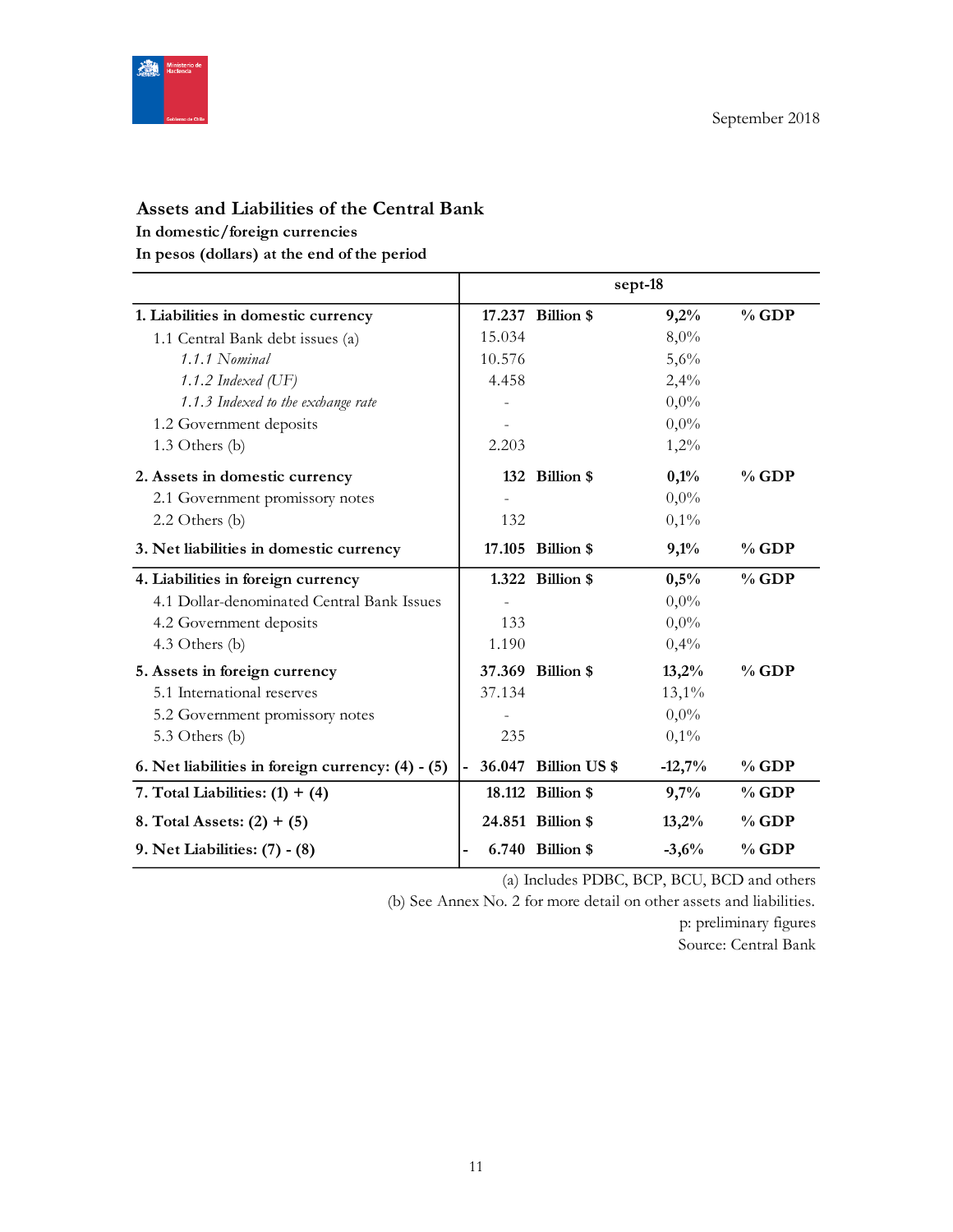

#### **Consolidated Government and Central Bank Debt**

| In millions at the end of each period |  |  |  |  |
|---------------------------------------|--|--|--|--|
|---------------------------------------|--|--|--|--|

|                                      | 2006       | 2007       | 2008                    | 2009        | 2010         | 201        | 2012                    | 2013                  | 2014          | 2015        | 2016       | 2017       | sept-18    |
|--------------------------------------|------------|------------|-------------------------|-------------|--------------|------------|-------------------------|-----------------------|---------------|-------------|------------|------------|------------|
| Consolidated Gross Central Bank Debt | 15.131.141 | 12.515.102 | 16.963.936              | 20.158.124  | 21.445.101   | 32.883.878 |                         | 34.165.809 35.389.397 | 41.130.665    | 47.466.877  | 55.466.625 | 60.609.397 | 64.330.276 |
| Consolidated Net Debt                | 1754945    |            | -11.544.755 -21.200.335 | -11.599.182 | $-8.610.392$ |            | -12.823.713 -10.220.622 | $-10.829.902$         | $-11.014.682$ | -12.681.142 | -4.584.724 | 2.463.508  | 2.976.406  |

p: preliminary figures Source: Central Bank, Comptroller, Dipres and Treasury

#### **Consolidated Government and Central Bank Debt**

**As % of GDP**

|                                      | 2006  | 2007     | 2008     | 2009     | 2010     | 2011      | 2012    | 2013    | 2014    | 2015    | 2016             | 2017    | sept-18 |
|--------------------------------------|-------|----------|----------|----------|----------|-----------|---------|---------|---------|---------|------------------|---------|---------|
| Consolidated Gross Central Bank Debt | 18.4% | $13.8\%$ | 18.1%    | 20,8%    | $19.2\%$ | 27.0%     | 26.3%   | 25.7%   | 27.6%   | 29.9%   | $33.2\%$         | 33,7%   | 34,3%   |
| Consolidated Net Debt                | 5.8%  | $-12,7%$ | $-22,6%$ | $-12,0%$ | $7.7\%$  | $-10.5\%$ | $-7,9%$ | $-7,9%$ | $-7,4%$ | $-8,0%$ | 2.70%<br>$-L, L$ | $4.4\%$ | $1,6\%$ |

p: preliminary figures

Source: Central Bank, Comptroller, Dipres and Treasury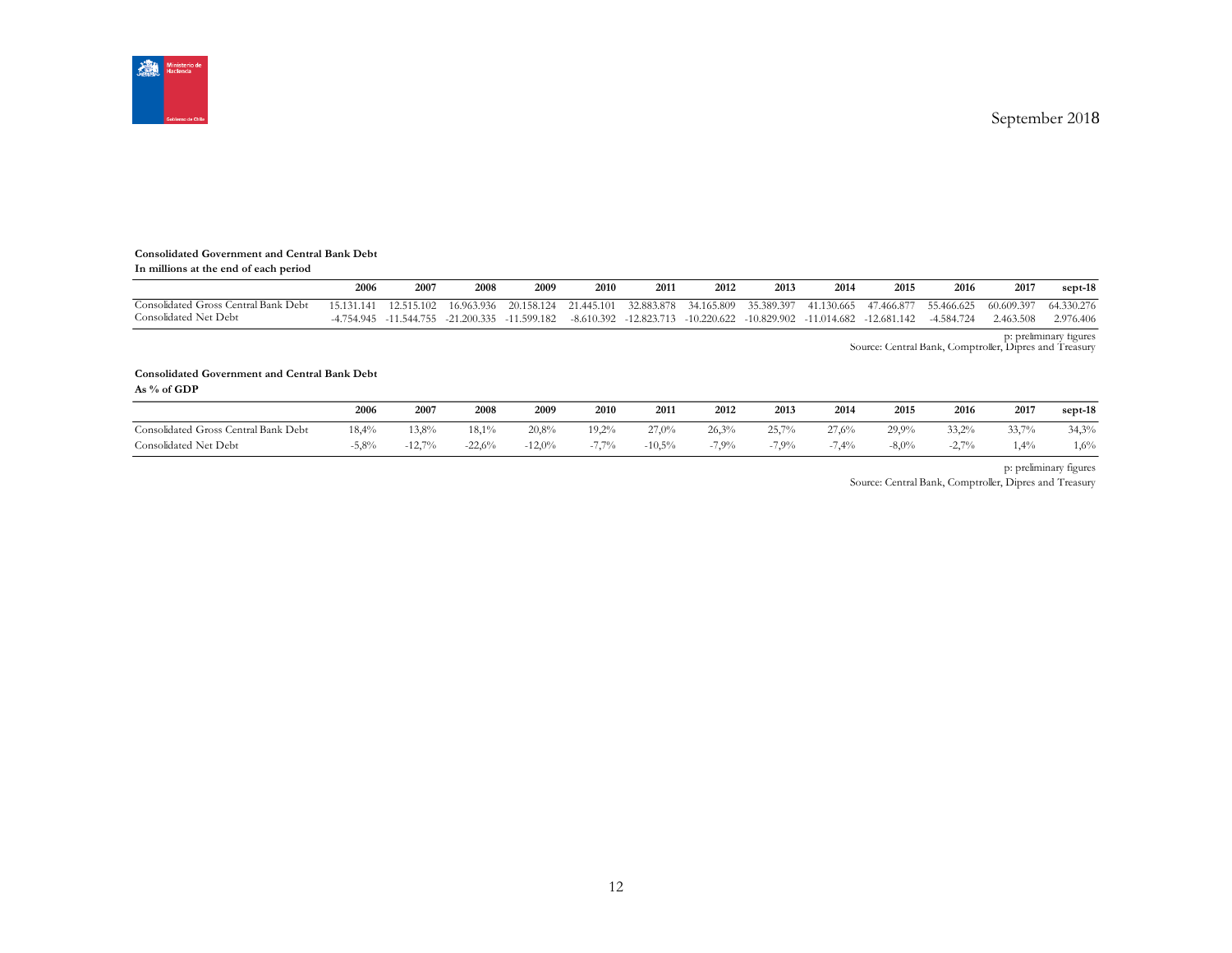

#### **Debt Amortizations Consolidated Central Government (1) + Central Bank (2)**

|                              | Central<br>Government<br>TOTAL<br>Dollars                      | Ch\$<br>Dollars                                                | UF<br>Dollars                                            | <b>US\$</b> Indexed<br>Dollars | External<br>Dollars       | <b>Central Bank</b><br><b>TOTAL</b><br>Dollars                                                                     | Ch\$<br>Dollars                                                 | UF<br>Dollars                                            | US\$ indexed<br>Dollars | in US\$<br>Dollars | <b>TOTAL</b><br>Dollars                                           |
|------------------------------|----------------------------------------------------------------|----------------------------------------------------------------|----------------------------------------------------------|--------------------------------|---------------------------|--------------------------------------------------------------------------------------------------------------------|-----------------------------------------------------------------|----------------------------------------------------------|-------------------------|--------------------|-------------------------------------------------------------------|
| 2018<br>2019<br>2020<br>2021 | -999.640.591<br>906.041.802<br>2.937.407.592<br>11.286.614.090 | $-1.0366559108$<br>315.842.782<br>784.837.491<br>5.388.662.132 | 6.877.835<br>480.764.613<br>714.846.352<br>5.309.318.057 | 0<br>0<br>0.<br>0.             |                           | 30.140.682 10.550.635.192<br>109.434.407 2.395.463.659<br>1.437.723.750 2.067.036.293<br>588.633.901 2.539.606.638 | 10.309.901.738<br>2.321.995.465<br>2.040.816.327<br>710.506.425 | 240.733.453<br>73.468.195<br>26.219.967<br>1.829.100.214 | $\Omega$<br>0<br>0<br>0 | 0                  | 9.550.994.601<br>3.301.505.461<br>5.004.443.886<br>13.826.220.728 |
| 2022<br>2023<br>Resto        | 1.078.188.313<br>2.268.418.162<br>52.192.764.222               | 367.346.939<br>899.470.899<br>16.738.987.743                   | 108.998.323<br>1.313.295.774<br>23.591.473.339           | 0.<br>0.<br>$\Omega$           | 601.843.051<br>55.651.488 | 1.828.320.648<br>825.293.953<br>11.862.303.140 2.790.749.397                                                       | 529.100.529<br>370,370,370                                      | 1.299.220.119<br>454.923.583<br>2.790.749.397            | 0<br>0<br>0             | 0<br>0             | 2.906.508.960<br>3.093.712.115<br>54.983.513.619                  |

(1) Excluding Treasury Bonds held by CORFO

(2) Excluding Central Bank Instruments held by Treasury and CORFO Source: the Central Bank and the Ministry of Finance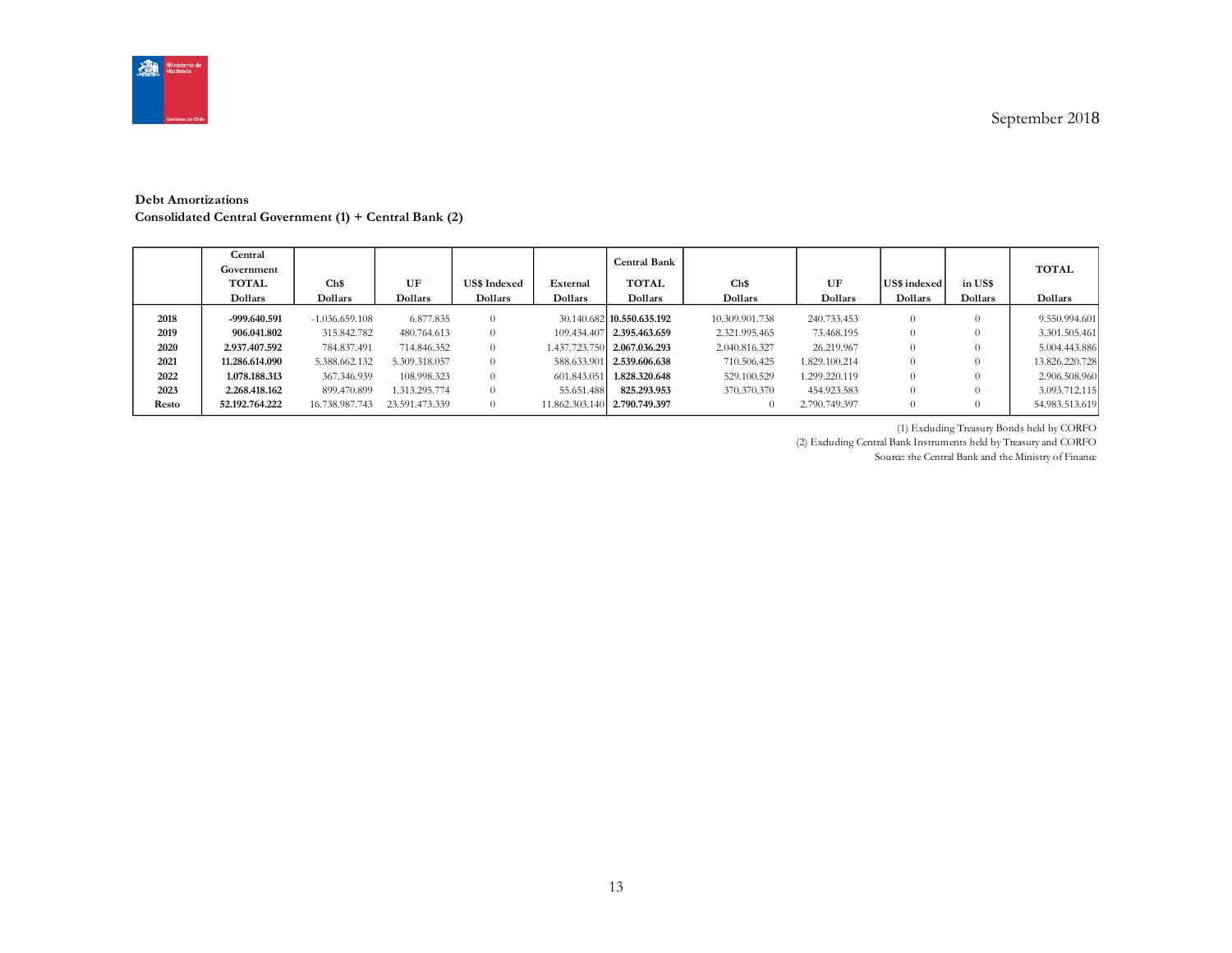<span id="page-13-0"></span>

# **APPENDIX 1**

# **Assets and Liabilities of the Central Government**

## <span id="page-13-1"></span>**a. Explanation of figures**

## **Liabilities**

Central Government debt is comprised of domestic and foreign debt of the Treasury Service and Corfo. The figures presented in this report are based on data from the Budget Office (Dipres) and the Treasury Service that have been harmonized to satisfy the requirements of this report.

Local currency debt is domestic debt of the Central Government and the Central Bank, the stock of papers in UF and pesos issued on the domestic market (BTU and BTP), and the domestic debt assumed by Corfo.

## Foreign currency debt

*Domestic debt*: Debt owed by the Treasury Service to the Central Bank.

 *Foreign debt:* Debt of the Treasury Service and Corfo issued abroad in local and foreign currency, provided by Dipres. The figures differ from the foreign debt figures of the Central Government presented by the Central Bank in its two-week reports, mainly because the Central Bank does not include bonds issued by residents and held by nationals.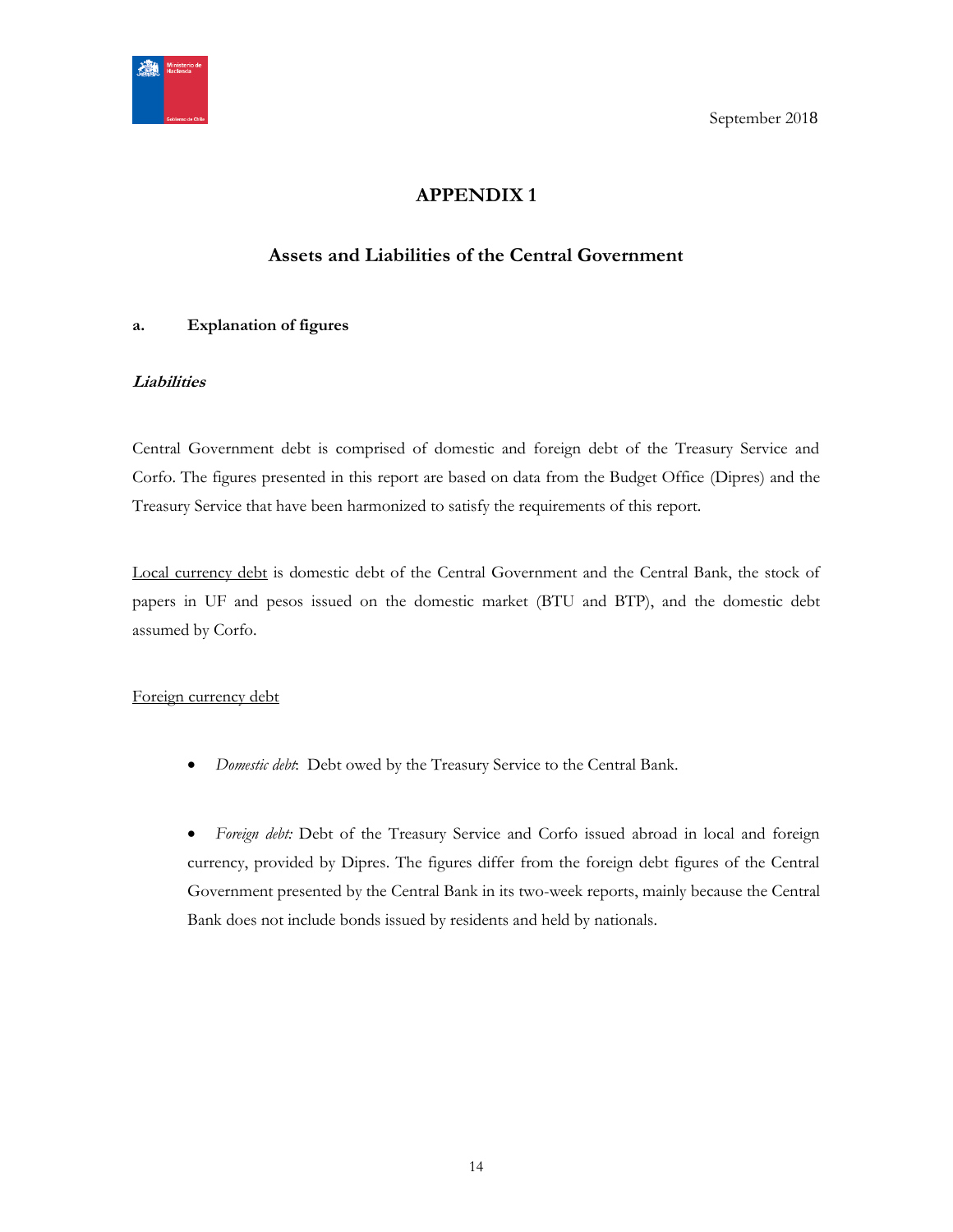

#### **Assets**

Local currency assets excluding government companies: Figures provided by the Comptroller General, presented in the Public Sector Equity Statements under the items local currency in cash, investments and placements in local currency in deposits, promissory notes, stocks and other securities and instruments; and loans in local currency, excluding loans to other government agencies and other loans.

Financial debt of government companies with the government: The financial debt of government companies obtained from their balance sheets and excluding income tax and deferred taxes.

Foreign currency assets: Cash in foreign currency investments and placements in foreign currency in deposits, including the Economic and Social Stabilization Fund (ESSF) and the Pension Reserve Fund (PRF); and loans in foreign currency to employees. Placements in foreign currency–denominated stocks are excluded because they correspond to shares of the government in international agencies that are permanent in nature.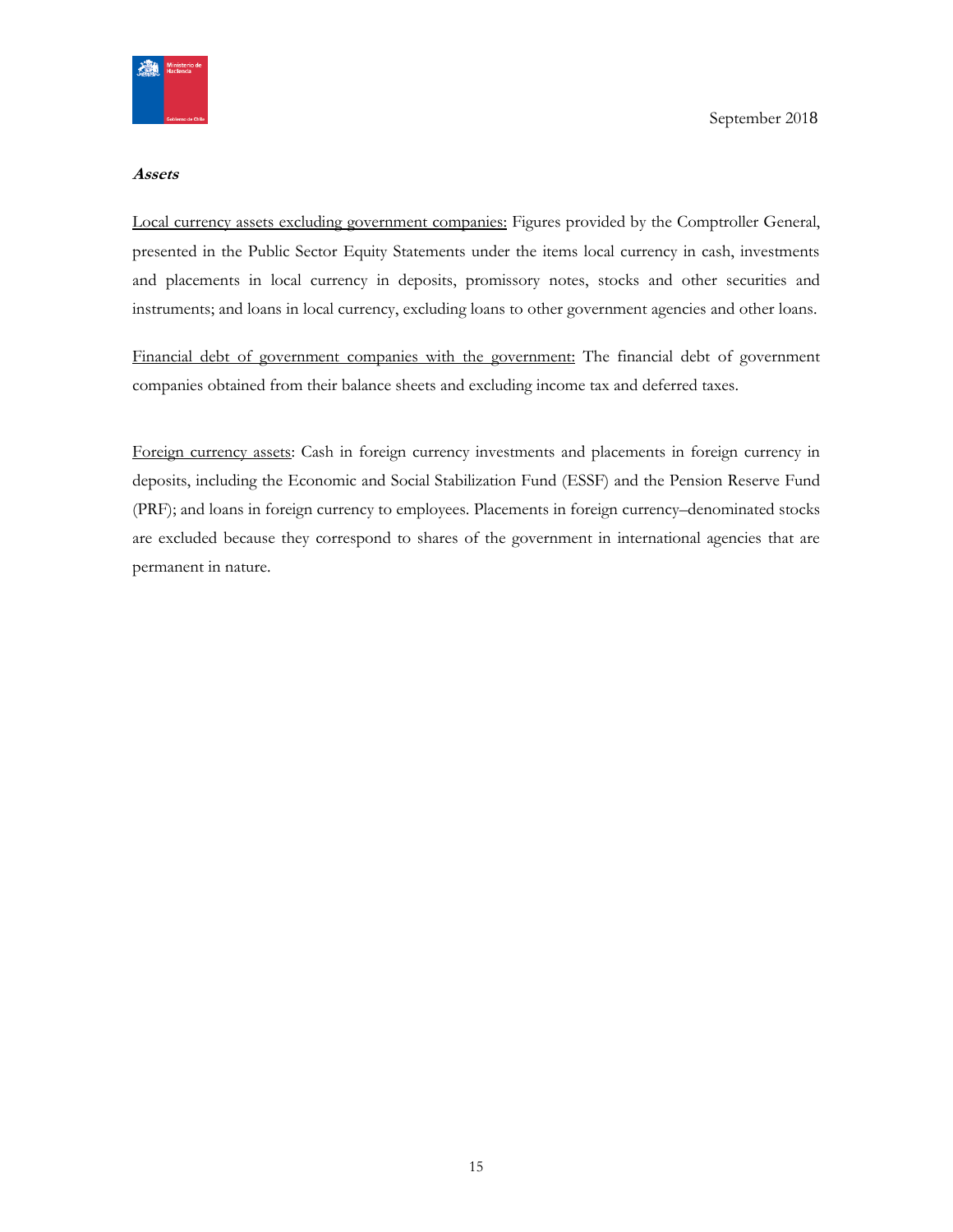

# **APPENDIX 2**

## <span id="page-15-1"></span><span id="page-15-0"></span>**Assets, Liabilities and Amortizations of the Central Bank of Chile**

The information on assets and liabilities of the Central Bank of Chile are figures published in the balance sheets of the Central Bank of Chile, although the classification criteria may differ. However, starting with publication of the balance sheet of December 2002, the Central Bank of Chile disclosed details to allow the replication of the figures presented in this report.<sup>1</sup>

Below is a description of the contents of each item in this publication as well as the nature of the information on the amortization schedule.

#### **Liabilities**

 $\overline{a}$ 

Notes issued by the Central Bank: Corresponds to the amount of notes, excluding interest and advance discounting. Bills issued for the purchase of overdue portfolio from banks (1989–1996) are also excluded.

Fiscal deposits in local and foreign currency: Includes deposits in the OPSF, funds for special international agency programs, the Infrastructure Fund and other deposits by the government. The assets from credits financed by international agencies are deducted from deposits in local currency.<sup>2</sup>

Other: The sum of other deposits and obligations, plus amounts in other liability accounts, plus the purchase of dollars under a net resale agreement (if the net balance is a liability), plus swaps and other foreign liabilities, excluding DEG allocations.

<sup>&</sup>lt;sup>1</sup>. Except for the local currency/foreign currency separation in other liabilities and assets.

<sup>&</sup>lt;sup>2</sup> Since the commercial risk is assumed by the Treasury Service, it was deemed appropriate to consider it a reduction in liabilities instead of an asset.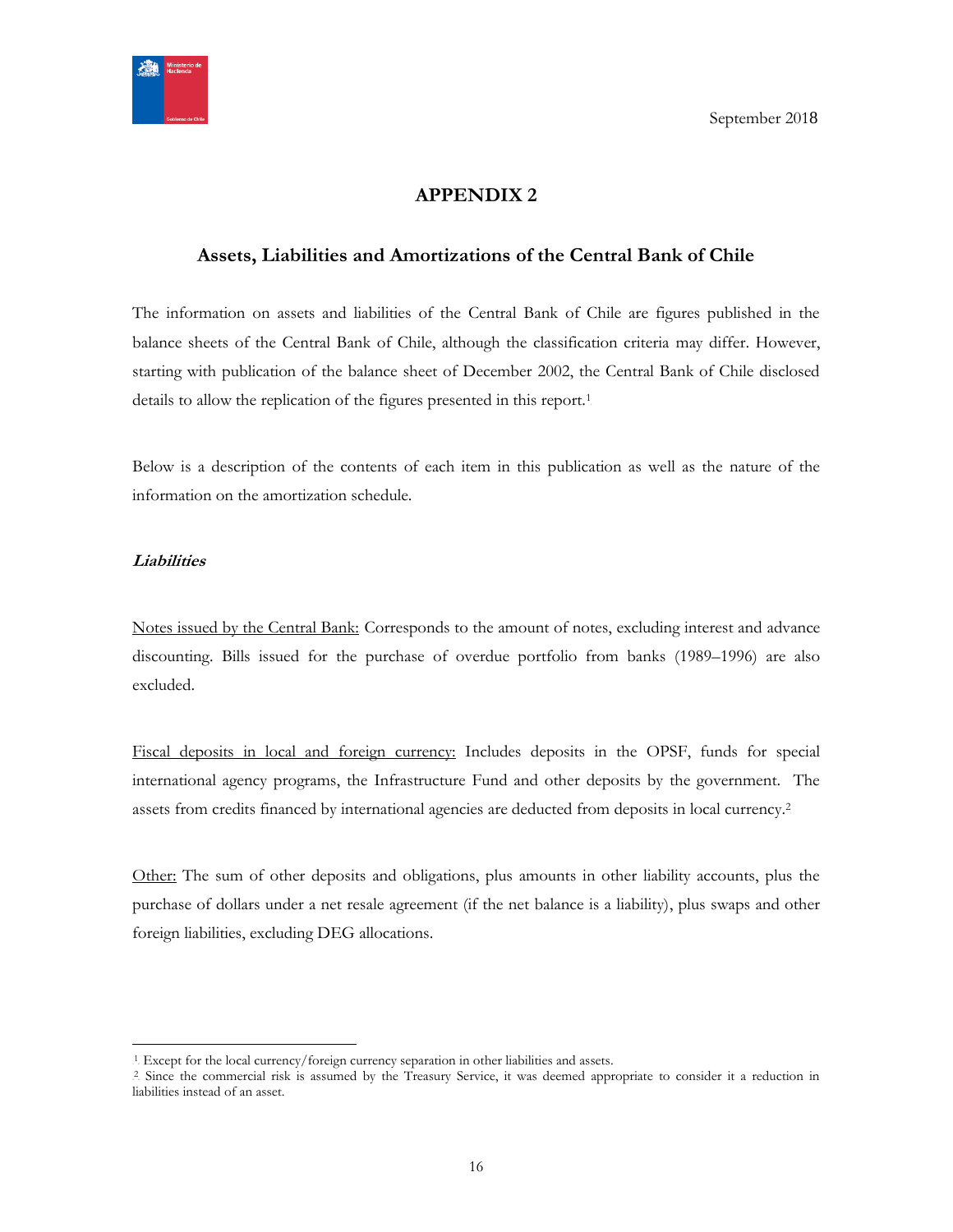

#### **Assets:**

Reserve Assets: In order to homologate the series through 2001, it includes reserve assets plus interest collectible abroad, less reserve liabilities, excluding from the latter liabilities under swaps. This concept was added as of 2002 to the book measurement of reserve assets.

Fiscal notes in local and foreign currency: This corresponds to notes that originated from fiscal transfers to the Central Bank under Laws 18,267 and 18,768. Prepayments of interest or principal are deducted from notes in dollars.

Other: This corresponds to the sum of credits to commercial banks plus the credit to Banco Estado, plus the credit to government companies, excluding credits to Corfo associated with popular capitalism (Law 18,401) and credit facilities using Treasury Service funded from international agencies; plus credit to other institutions, excluding the Central Savings and Loan Fund and the National Savings and Loan Association; plus contributions to International Agencies; plus other amounts in other assets abroad; plus other amounts in other asset accounts, excluding deferred loss, interest and advance discounting; plus the purchase of dollars under a net resale agreement (if the net balance is an asset).

Subordinated Debt:<sup>3</sup> For greater transparency, the amount of subordinated debt is presented even though it is not considered an asset of the Central Bank. Associated liabilities are subtracted (bills issued for the purchase of portfolio and subordinated debt provisions) and adjusted retroactively from 1989 to 1997 because of the deferred loss.

<sup>3</sup> Through 1995, this was a transaction by which some commercial banks had to allocate a fraction of their surpluses to servicing, for an indeterminate period of time, debt assumed by the Central Bank because of the financial crisis in the 80's. In that year, Laws 19,396 and 19,.359 were enacted that empowered banks unable to extinguish the debt in a period of 40 years to pay the debt by issuing new shares that were either listed for trading or given in payment. The difference between the book value of the debt and the market price of the shares resulted in a book loss that was deferred under such laws for absorption by subsequent surpluses.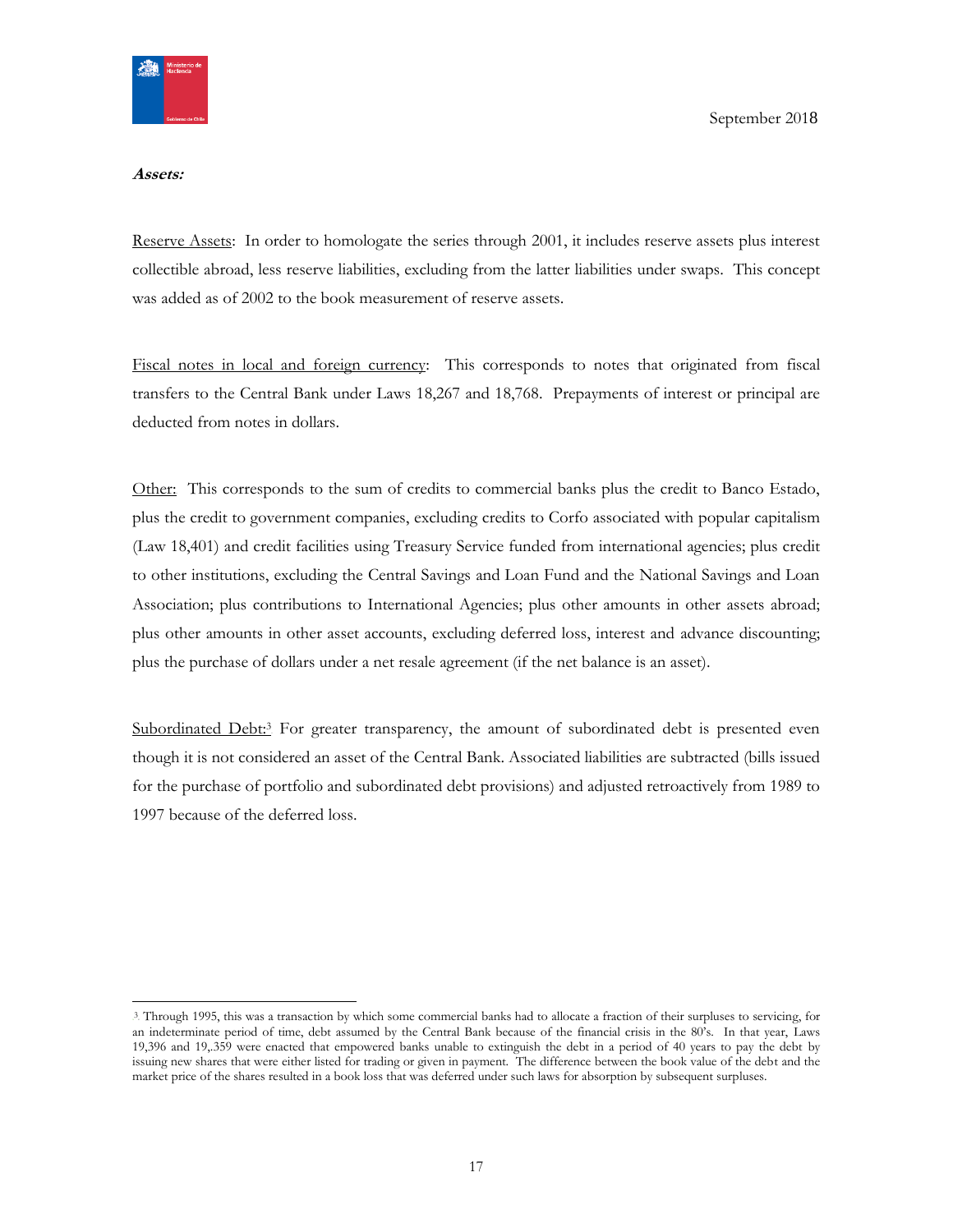

#### **Amortizations:**

The amortization program only includes notes on the over-the-counter market. The combined balance is equal to more than 99% of the total. The figures have been obtained from scheduled maturities that include principal and interest so the component of interest to be deducted had to be defined. In the case of notes with coupons, the amount of the respective coupon payment considered as interest has been considered as such, and for instruments that are redeemed with a single payment, the original issue discount has been considered as interest.

The scheduled amortizations exclude interest accrued and not yet serviced, which forms part of the scheduled payments considered to be interest. Moreover, the scheduled payments of principal on notes with coupons do not include the premium or discount balances at which the instruments were placed because coupon rates were used instead of historic placement rates.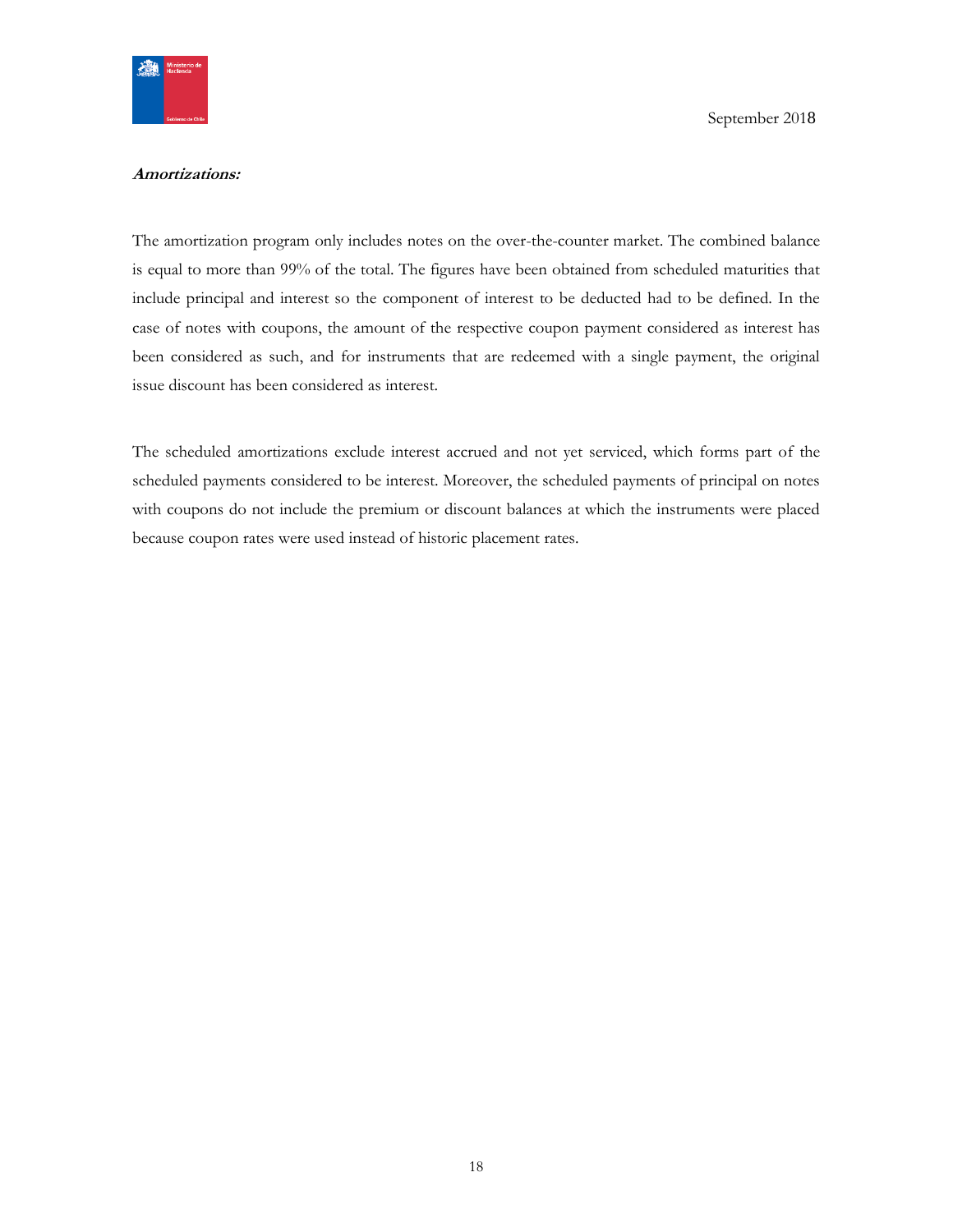

# **APPENDIX 3**

# **Government Company Debt and Guaranteed Debt of the Rest of the Public Sector**

#### **Financial Assets and Liabilities According to Audited Financial Statements**

**Consolidated Government-Owned Companies**

**In millions of pesos at the end of each period**

<span id="page-18-1"></span><span id="page-18-0"></span>

|                                                                                                              | 2006      | 2007      | 2008      | 2009          | 2010      | 2011      | 2012                | 2013                 | 2014                                       | 2015       | 2016                                       | 2017                                                                                  | sept-18        |
|--------------------------------------------------------------------------------------------------------------|-----------|-----------|-----------|---------------|-----------|-----------|---------------------|----------------------|--------------------------------------------|------------|--------------------------------------------|---------------------------------------------------------------------------------------|----------------|
| 1. Financial Liabilities                                                                                     | 4.128.943 | 4.315.748 | 6.103.784 | 6.041.128     | 6.832.865 | 8.131.773 |                     | 9.026.812 10.532.974 | 13.430.636                                 | 16.071.153 | 15.741.304                                 | 15.245.334                                                                            | 16.401.524     |
| 1.1 Short Term (a)                                                                                           | 149.905   | 356.650   | .495.041  | 631.768       | 697.626   |           | .269.801 1.181.417  | 1.127.000            | 1.100.174                                  | .342.042   | 1.068.512                                  | 823.676                                                                               | 1.577.384      |
| $1.2$ Long Term $(b)$                                                                                        | 3.873.702 | 3.829.437 | 4.485.775 | 5.407.378     | 6.134.016 |           | 6.861.898 7.845.395 |                      |                                            |            | 9.405.974 12.330.462 14.729.110 14.672.792 | 14.421.658                                                                            | 14.824.140     |
| 1.3 Financial Liabilities with the Government                                                                | 105.335   | 129.661   | 122.967   | 1.982         | 1.223     | 74        | $\theta$            | $\Omega$             | 0                                          | $\theta$   |                                            |                                                                                       | $\overline{0}$ |
| 2. Financial Assets (4)                                                                                      | 665.084   | l.236.557 | 545.962   | 692.479       | 688.005   | 1.301.721 | .255.156            | 1.146.806            | 1.608.081                                  | 1.838.036  | 912.031                                    | 1.624.360                                                                             | 2.264.162      |
| 3. Net Financial Liabilities: (1) - (2)                                                                      | 3.463.859 | 3.079.191 | 5.557.821 | 5.348.649     | 6.144.859 |           | 6.830.052 7.771.656 | 9.386.168            | 11.822.555                                 | 14.233.117 | 14.829.273                                 | 13.620.974                                                                            | 14.137.362     |
| Note:                                                                                                        |           |           |           |               |           |           |                     |                      |                                            |            |                                            |                                                                                       |                |
| Financial liabilities excluding debt owed the<br>government<br>Net financial liabilities excluding debt owed | 4.023.607 | 4.186.086 | 5.980.817 | 6.039<br>.146 | 6.831.642 |           |                     |                      |                                            |            |                                            | 8.131.700 9.026.812 10.532.974 13.430.636 16.071.153 15.741.304 15.245.334 16.401.524 |                |
| the government                                                                                               | 3.358.524 | 2.949.530 | 5.434.854 | 5.346.667     | 6.143.637 |           | 6.829.978 7.771.656 |                      | 9.386.168 11.822.555 14.233.117 14.829.273 |            |                                            | 13.620.974 14.137.362                                                                 |                |

(a) Includes short-term obligations and the short-term portions of long-term

obligations with banks and financial institutions, bonds and the short-term portion of long-term credits from suppliers.

(b) Includes long-term obligations with banks and financial institutions, bonds, and long-term credits with suppliers.

(c) Excluding deferred tax and income tax. Since 2010, this item corresponds to explicit debt

with the central government. Previously, it corresponded to the item called "payable accounts to related companies".

(d) Including disposable, certificates of deposit, net negotiable securities, financial investment agreements.

(e) Since March 2010 the methodology for data collection was modified, including new companies.

Source: Dipres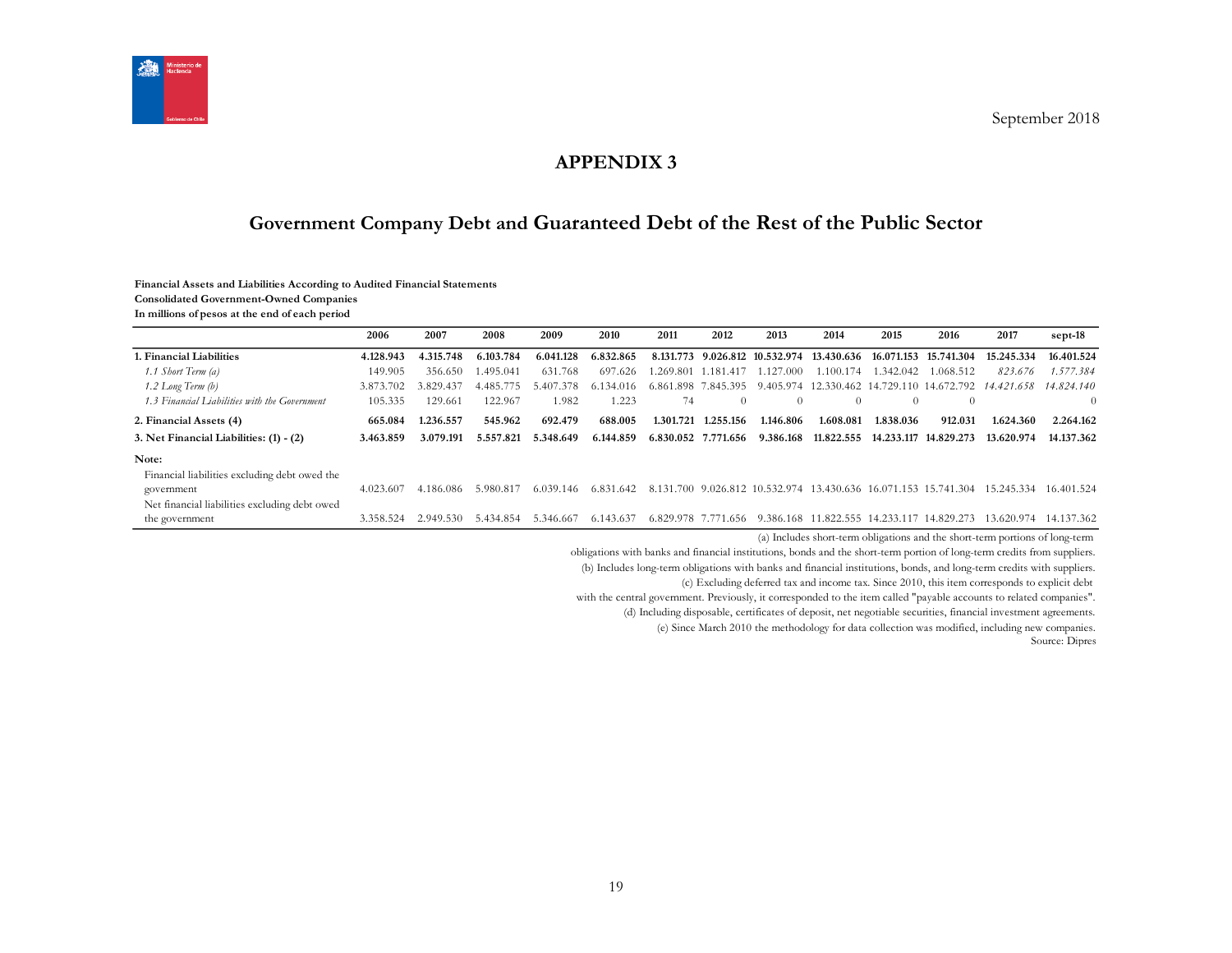

#### **Financial Assets and Liabilities According to Audited Financial Statements**

**Consolidated Government-Owned Companies**

**As % of GDP**

|                                               | 2006 | 2007    | 2008 | 2009    | 2010    | 2011    | 2012    | 2013    | 2014    | 2015    | 2016    | 2017    | sept-18 |
|-----------------------------------------------|------|---------|------|---------|---------|---------|---------|---------|---------|---------|---------|---------|---------|
| 1. Financial Liabilities                      | 5,0% | 4,8%    | 6,5% | 6,2%    | 6,1%    | 6,7%    | 6,9%    | 7,6%    | 9,0%    | 10,1%   | 9,4%    | 8,5%    | 8,7%    |
| 1.1 Short Term (a)                            | 0,2% | 0,4%    | 1,6% | 0,7%    | 0,6%    | $1,0\%$ | $0.9\%$ | $0.8\%$ | 0,7%    | $0.8\%$ | 0,6%    | 0,5%    | 0,8%    |
| $1.2$ Long Term $(b)$                         | 4,7% | 4,2%    | 4,8% | 5,6%    | 5,5%    | 5,6%    | 6,0%    | 6,8%    | 8,3%    | 9,3%    | 8,8%    | 8,0%    | 7,9%    |
| 1.3 Financial Liabilities with the Government | 0,1% | $0.1\%$ | 0,1% | $0.0\%$ | $0.0\%$ | $0.0\%$ | $0.0\%$ | $0.0\%$ | $0,0\%$ | $0.0\%$ | $0.0\%$ | $0.0\%$ | $0,0\%$ |
| 2. Financial Assets (4)                       | 0,8% | 1,4%    | 0,6% | 0,7%    | 0,6%    | 1,1%    | 1,0%    | 0.8%    | 1,1%    | 1,2%    | 0.5%    | 0,9%    | 1,2%    |
| 3. Net Financial Liabilities: (1) - (2)       | 4,2% | 3,4%    | 5,9% | 5,5%    | 5,5%    | 5,6%    | 6,0%    | 6,8%    | 7.9%    | 9,0%    | 8,9%    | 7,6%    | 7,5%    |
| Note:                                         |      |         |      |         |         |         |         |         |         |         |         |         |         |
| Financial liabilities excluding debt owed the |      |         |      |         |         |         |         |         |         |         |         |         |         |
| government                                    | 4,9% | 4,6%    | 6,4% | 6,2%    | $6,1\%$ | 6,7%    | 6,9%    | 7,6%    | $9,0\%$ | 10,1%   | 9,4%    | 8,5%    | 8,7%    |
| Net financial liabilities excluding debt owed |      |         |      |         |         |         |         |         |         |         |         |         |         |
| the government                                | 4,1% | 3,3%    | 5,8% | 5,5%    | 5,5%    | 5,6%    | 6,0%    | 6,8%    | 7,9%    | $9,0\%$ | 8,9%    | 7,6%    | 7,5%    |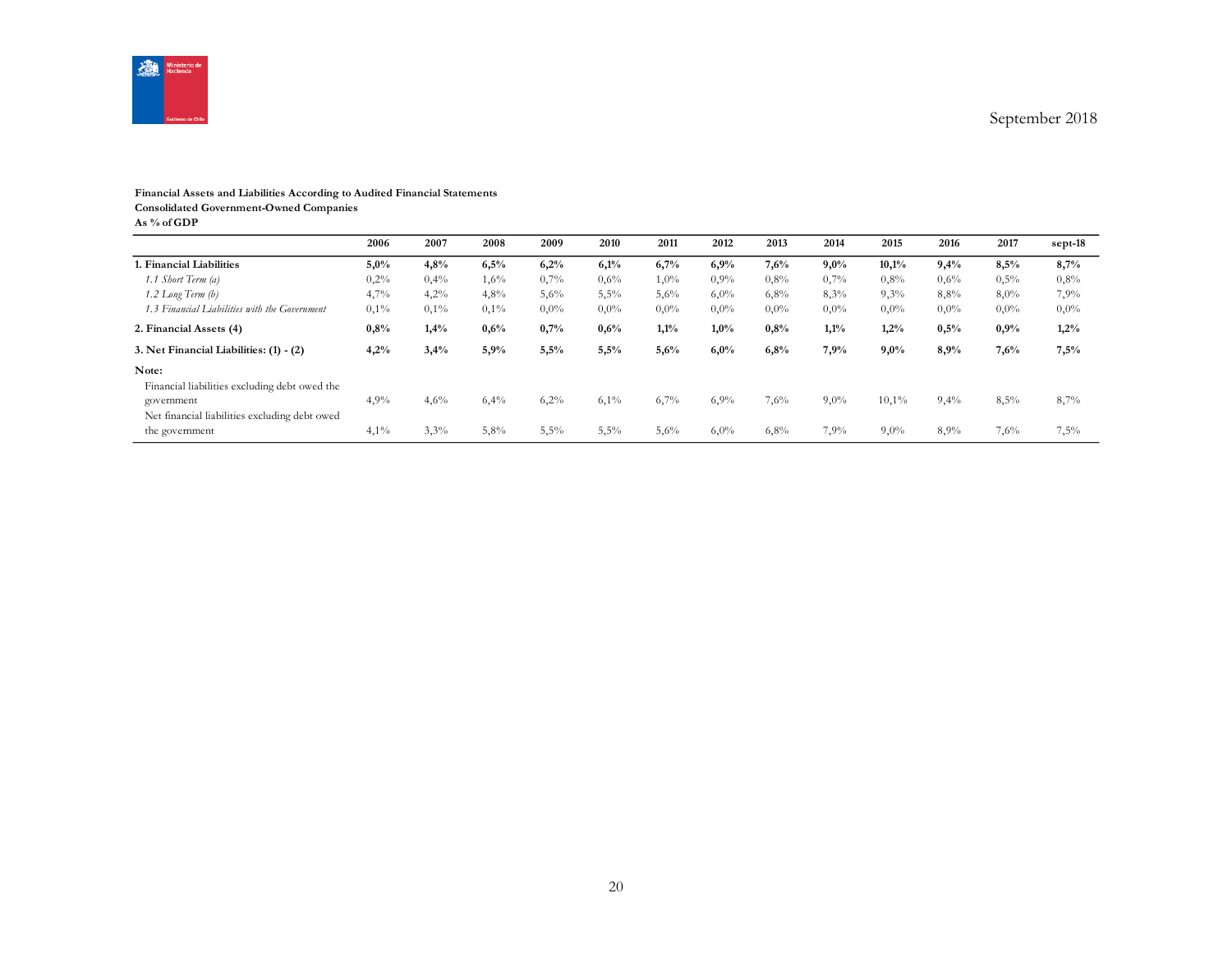

|                              |             |             | 1991 1992 1993 1994 1995 1996 1997 1998 1999 2000 2001 2002 2003 2004 2005 2006 2007 2008 2009 2010 |             |             |           |             |                    |                         |           |             |                    |             |                    |   |                         |           |             |             |                         |             |             |                         |             |                    |                    |                    | 2011 2012 2013 2014 2015 2016 2017 sept-18 |
|------------------------------|-------------|-------------|-----------------------------------------------------------------------------------------------------|-------------|-------------|-----------|-------------|--------------------|-------------------------|-----------|-------------|--------------------|-------------|--------------------|---|-------------------------|-----------|-------------|-------------|-------------------------|-------------|-------------|-------------------------|-------------|--------------------|--------------------|--------------------|--------------------------------------------|
|                              |             |             |                                                                                                     |             |             |           |             |                    |                         |           |             |                    |             |                    |   |                         |           |             |             |                         |             |             |                         |             |                    |                    |                    |                                            |
| CODELCO                      | $\mathbf x$ | $\mathbf X$ | $\bf x$                                                                                             | $\mathbf X$ | $\mathbf X$ | $\bf{X}$  | $\bf{X}$    | $\bf{X}$           | $\bf x$                 | X         | $\mathbf X$ | $\mathbf x$        | $\mathbf X$ | $\mathbf x$        | X | $\mathbf X$             | $\bf x$   | $\mathbf X$ | $\mathbf x$ | $\bf x$                 | $\mathbf x$ | $\mathbf X$ | $\mathbf x$             | $\bf{X}$    | $\mathbf X$        | $\mathbf x$        | $\mathbf x$        | $\mathbf X$                                |
| <b>ENAP</b>                  | $\mathbf x$ | $\mathbf x$ | $\mathbf x$                                                                                         | $\bf x$     | $\mathbf x$ | $\bar{x}$ | $\mathbf x$ | $\mathbf x$        | $\bar{X}$               | $\bar{x}$ | $\mathbf X$ | $\mathbf X$        | $\mathbf X$ | $\mathbf x$        | X | $\mathbf x$             | $\bar{x}$ | $\mathbf x$ | $\mathbf x$ | $\bar{x}$               | $\bf x$     | $\mathbf X$ | $\bar{x}$               | $\mathbf x$ | $\mathbf x$        | $\bf x$            | $\mathbf x$        | $\mathbf x$                                |
| <b>ENAMI</b>                 | $\bf{X}$    | $\mathbf X$ | $\bf x$                                                                                             | $\bar{X}$   | X           | $\bar{x}$ | X           | $\mathbf x$        | $\overline{\mathbf{x}}$ | X         | $\bf x$     | X                  | $\bar{x}$   | $\mathbf x$        | X | $\bf{X}$                | $\bar{X}$ | X           | $\mathbf x$ | $\bar{x}$               | x           | X           | $\overline{\mathbf{x}}$ | $\bar{x}$   | $\mathbf x$        | X                  | $\bar{x}$          | $\mathbf X$                                |
| Empresas portuarias          |             |             |                                                                                                     |             |             |           |             |                    |                         |           |             |                    |             |                    |   |                         |           |             |             |                         |             |             |                         |             |                    |                    |                    |                                            |
| Emporchi                     | $\mathbf x$ | X           | $\bf x$                                                                                             | $\bf x$     | X           | $\bf x$   | $\bf x$     |                    |                         |           |             |                    |             |                    |   |                         |           |             |             |                         |             |             |                         |             |                    |                    |                    |                                            |
| Arica                        |             |             |                                                                                                     |             |             |           |             | $\bf x$            | X                       | X         | X           | $\bf x$            | X           | $\bf x$            | x | X                       | X         | X           | X           | X                       | x           | X           | X                       | X           | X                  | X                  | $\bar{X}$          | $\mathbf x$                                |
| Iquique                      |             |             |                                                                                                     |             |             |           |             | $\mathbf x$        | X                       | X         | $\mathbf x$ | X                  | $\bar{x}$   | $\bf x$            | x | X                       | X         | x           | $\mathbf x$ | X                       | x           | X           | X                       | $\bar{x}$   | $\mathbf x$        | X                  | X                  | $\mathbf x$                                |
| Antofagasta                  |             |             |                                                                                                     |             |             |           |             | $\bar{\mathbf{x}}$ | $\bf{y}$                | X         | $\bf{X}$    | $\bar{X}$          | $\bar{x}$   | $\bar{\mathbf{x}}$ | X | $\bar{\mathbf{x}}$      | X         | $\bf x$     | $\mathbf x$ | $\bar{x}$               | X           | X           | $\overline{\mathbf{x}}$ | x           | $\bar{\mathbf{x}}$ | $\bar{X}$          | $\bar{x}$          | $\mathbf x$                                |
|                              |             |             |                                                                                                     |             |             |           |             |                    |                         |           |             |                    |             |                    |   |                         |           |             |             |                         |             |             |                         |             |                    |                    |                    |                                            |
| Coquimbo                     |             |             |                                                                                                     |             |             |           |             | X                  | $\bf{y}$                | X         | $\bf x$     | X                  | $\bar{x}$   | $\mathbf x$        | x | X                       | X         | X           | $\mathbf X$ | X                       | X           | X           | $\bf{y}$                | $\bar{x}$   | $\mathbf x$        | X                  | $\bf{X}$           | $\mathbf x$                                |
| Valparaíso                   |             |             |                                                                                                     |             |             |           |             | $\mathbf x$        | $\bf{y}$                | X         | $\bf{X}$    | $\bf x$            | $\bar{X}$   | $\mathbf x$        | X | $\bf x$                 | $\bf x$   | $\mathbf x$ | $\mathbf X$ | $\bf x$                 | x           | X           | $\bf{y}$                | $\bar{X}$   | $\mathbf x$        | X                  | X                  | $\mathbf x$                                |
| San Antonio                  |             |             |                                                                                                     |             |             |           |             | $\mathbf x$        | $\bf{y}$                | X         | $\bf x$     | X                  | $\bar{x}$   | $\bf x$            | х | X                       | $\bf x$   | X           | $\mathbf X$ | $\bar{x}$               | х           | X           | $\bf{y}$                | $\bf x$     | $\mathbf x$        | X                  | $\bf x$            | $\mathbf x$                                |
| San Vicente Talcahuano       |             |             |                                                                                                     |             |             |           |             | X                  | $\bf{y}$                | X         | $\bf x$     | X                  | $\bar{x}$   | $\bf x$            | x | X                       | X         | X           | $\mathbf x$ | X                       | х           | X           | $\bf{y}$                | X           | X                  | X                  | X                  | $\mathbf x$                                |
| <b>Puerto Montt</b>          |             |             |                                                                                                     |             |             |           |             | $\mathbf x$        | $\bf{y}$                | $\bar{x}$ | $\bf x$     | $\bf x$            | $\bar{x}$   | $\mathbf x$        | X | X                       | X         | X           | $\mathbf x$ | $\bar{x}$               | x           | X           | $\bf{y}$                | $\bar{x}$   | $\mathbf x$        | X                  | $\bf x$            | $\mathbf x$                                |
| Chacabuco                    |             |             |                                                                                                     |             |             |           |             | $\mathbf x$        | $\bf{y}$                | X         | $\mathbf X$ | $\bf x$            | $\bar{X}$   | $\mathbf x$        | X | $\bf{X}$                | $\bf x$   | $\mathbf X$ | $\mathbf x$ | $\bf x$                 | $\bar{x}$   | X           | $\overline{\mathbf{x}}$ | $\bar{X}$   | $\mathbf x$        | $\bf x$            | $\bf{X}$           | $\mathbf x$                                |
| Austral                      |             |             |                                                                                                     |             |             |           |             | $\bar{\mathbf{x}}$ | $\overline{\mathbf{x}}$ | X         | $\bar{x}$   |                    | x           | $\bar{x}$          |   | $\overline{\mathbf{x}}$ | X         |             | $\bar{x}$   | $\overline{\mathbf{y}}$ |             |             | $\overline{\mathbf{x}}$ | X           | $\bf x$            |                    | $\bar{x}$          | $\mathbf x$                                |
| <b>Empresas Sanitarias</b>   |             |             |                                                                                                     |             |             |           |             |                    |                         |           |             |                    |             |                    |   |                         |           |             |             |                         |             |             |                         |             |                    |                    |                    |                                            |
| <b>ESSAT</b>                 | $\mathbf x$ | $\mathbf X$ | $\bf x$                                                                                             | X           | X           |           | X           | $\bf{X}$           | X                       | X         |             |                    |             | X                  |   |                         |           |             |             |                         |             |             |                         |             |                    |                    |                    |                                            |
| <b>ESSAN</b>                 | $\mathbf x$ | $\mathbf X$ | $\bf x$                                                                                             | х           | х           | X         | X           | $\bf x$            | X                       | х         | X           |                    | X           | X                  |   |                         | x         |             | х           |                         |             |             |                         | x           |                    |                    | X                  | $\mathbf x$                                |
| <b>EMSSAT</b>                | $\mathbf x$ | $\mathbf X$ | $\bf x$                                                                                             | X           | X           | X         | x           | $\bf x$            | X                       | X         | X           |                    | X           | x                  |   |                         |           |             |             |                         |             |             |                         |             |                    |                    |                    |                                            |
| <b>ESSCO</b>                 | $\mathbf x$ | $\mathbf x$ | $\bf x$                                                                                             | X           | $\bar{x}$   | $\bar{x}$ | X           | $\bf x$            | $\bar{\mathbf{x}}$      | x         | $\bar{x}$   | X                  | $\bar{x}$   |                    |   |                         |           |             |             |                         |             |             |                         |             |                    |                    |                    |                                            |
| <b>ESVAL</b>                 | $\mathbf x$ | $\mathbf X$ | $\bf x$                                                                                             | X           | X           | $\bar{x}$ | X           | $\mathbf x$        |                         |           |             |                    |             |                    |   |                         |           |             |             |                         |             |             |                         |             |                    |                    |                    |                                            |
| <b>ESSEL</b>                 | $\mathbf x$ | $\mathbf X$ | $\bar{\mathbf{x}}$                                                                                  | X           | $\bar{x}$   | X         | $\bar{x}$   | $\bar{x}$          | X                       |           |             |                    |             |                    |   |                         |           |             |             |                         |             |             |                         |             |                    |                    |                    |                                            |
| <b>ESSAM</b>                 | $\mathbf x$ | $\mathbf x$ | $\bf x$                                                                                             | X           | X           | X         | X           | X                  | 3                       | x         |             |                    |             |                    |   |                         |           |             |             |                         |             |             |                         |             |                    |                    |                    |                                            |
| <b>ESSBIO</b>                | $\mathbf x$ | $\mathbf X$ | $\bar{x}$                                                                                           | X           | $\mathbf x$ | $\bar{x}$ | X           | $\bar{x}$          | X                       |           |             |                    |             |                    |   |                         |           |             |             |                         |             |             |                         |             |                    |                    |                    |                                            |
| <b>ESSAR</b>                 | $\mathbf x$ | $\mathbf x$ | $\bf x$                                                                                             | х           | X           | X         | X           | $\bf x$            | $\bf{y}$                | x         |             |                    | x           |                    |   |                         |           |             |             |                         |             |             |                         |             |                    |                    |                    |                                            |
| <b>ESSAL</b>                 | $\mathbf x$ | $\mathbf X$ | $\bar{X}$                                                                                           | x           | $\bar{x}$   | X         | x           | $\bf x$            |                         |           |             |                    |             |                    |   |                         |           |             |             |                         |             |             |                         |             |                    |                    |                    |                                            |
| <b>EMSSAT</b>                | $\mathbf x$ | $\mathbf x$ | $\mathbf x$                                                                                         | $\bf x$     | $\mathbf x$ | $\bar{x}$ | $\bf x$     | $\mathbf x$        | $\overline{\mathbf{x}}$ | X         | $\bf x$     | х                  | $\bar{x}$   | X                  |   |                         |           |             |             |                         |             |             |                         |             |                    |                    |                    |                                            |
| <b>ESMAG</b>                 | $\mathbf x$ | $\mathbf X$ | $\bf x$                                                                                             | $\bar{X}$   | X           | $\bar{x}$ | x           | $\bf x$            | $\overline{\mathbf{x}}$ | X         | $\bar{x}$   |                    | x           |                    |   |                         |           |             |             |                         |             |             |                         |             |                    |                    |                    |                                            |
| <b>EMOS</b>                  | $\mathbf x$ | $\mathbf X$ | $\bf x$                                                                                             | х           | X           | $\bar{x}$ | X           | $\bf x$            |                         |           |             |                    |             |                    |   |                         |           |             |             |                         |             |             |                         |             |                    |                    |                    |                                            |
| <b>EFE</b>                   | $\mathbf x$ | $\mathbf X$ | $\mathbf x$                                                                                         | $\bf x$     | X           | X         | $\bf{X}$    | $\mathbf x$        | $\bf{y}$                | X         | X           | $\bf x$            | $\bar{x}$   | $\mathbf x$        | x | X                       | X         | X           | $\mathbf x$ | X                       | X           | X           | X                       | X           | X                  |                    | X                  | $\mathbf x$                                |
| Correos                      | $\mathbf x$ | $\mathbf X$ | $\bf x$                                                                                             | X           | X           | $\bar{x}$ | X           | $\bf x$            | $\overline{\mathbf{x}}$ | X         | $\bf x$     | X                  | $\bar{x}$   | $\bf x$            | х | X                       | $\bar{X}$ | X           | $\mathbf X$ | $\bar{x}$               | X           | X           | X                       | $\bar{x}$   | $\bf x$            | х                  | $\bar{x}$          | $\mathbf x$                                |
| Metro                        | $\mathbf x$ | $\mathbf X$ | $\bf x$                                                                                             | $\bf x$     | X           | X         | X           | $\mathbf x$        | X                       | x         | $\bf x$     | X                  | $\bar{x}$   | $\mathbf x$        | x | X                       | X         | X           | $\mathbf x$ | X                       | x           | x           | X                       | X           | $\mathbf x$        | X                  | X                  | $\mathbf x$                                |
| Polla                        | $\mathbf x$ | $\mathbf X$ | $\bar{X}$                                                                                           | $\bar{x}$   | $\bar{x}$   | $\bar{x}$ | X           | $\bf x$            | $\overline{\mathbf{x}}$ | X         | $\bar{x}$   | $\bar{\mathbf{x}}$ | $\bar{x}$   | $\bf x$            | X | $\bar{x}$               | X         | X           | $\mathbf x$ | $\bar{x}$               | X           | X           | $\overline{\mathbf{x}}$ | x           | $\bf x$            | $\bar{\mathbf{x}}$ | $\bar{\mathbf{x}}$ | $\mathbf X$                                |
| ZOFRI                        | $\mathbf x$ | $\mathbf X$ | $\bf x$                                                                                             | X           | X           | X         | $\bf x$     | $\bf x$            | X                       | X         | $\bf x$     | X                  | $\bar{x}$   | $\bf x$            | x | $\bf{y}$                | X         | X           | $\mathbf X$ | $\bar{x}$               | x           | X           | $\bar{X}$               | $\bf x$     | $\mathbf x$        | $\bf x$            | $\bf{X}$           | $\mathbf x$                                |
| <b>ENACAR</b>                | $\mathbf x$ | $\mathbf X$ | $\bf x$                                                                                             | X           | X           | $\bf x$   | X           | $\mathbf x$        | $\bf{y}$                | X         | $\bf{X}$    | $\bf x$            | $\bar{X}$   | $\mathbf x$        | X | $\bf x$                 | $\bf x$   | $\mathbf X$ | $\mathbf x$ | $\bf x$                 | x           | X           | $\bf{y}$                | $\bar{X}$   | $\mathbf X$        | $\bar{\mathbf{x}}$ | $\bf{X}$           | $\mathbf x$                                |
| <b>EMAZA</b>                 | $\mathbf x$ | $\mathbf X$ | $\bf x$                                                                                             | X           | X           | X         | X           | $\mathbf x$        | $\overline{\mathbf{x}}$ | $\bar{X}$ | $\bf x$     | X                  | $\bar{x}$   | $\bf x$            | х | X                       | $\bar{X}$ | X           | $\mathbf X$ | $\bar{x}$               | X           | $\bar{X}$   |                         |             |                    |                    |                    |                                            |
| <b>SACOR</b>                 | $\mathbf x$ | $\bf x$     | $\bar{X}$                                                                                           | X           | X           | X         | x           | $\bf x$            | X                       | X         | X           |                    | $\bar{x}$   | $\bar{X}$          |   | X                       | X         | X           | $\bar{X}$   | X                       |             | X           | X                       | X           | X                  |                    | $\bar{x}$          | X                                          |
| <b>COTRISA</b>               | $\mathbf x$ | $\mathbf x$ | $\bf x$                                                                                             | X           | $\mathbf x$ | $\bar{x}$ | $\bf x$     | $\mathbf x$        | $\bf{y}$                | X         | $\bf x$     | X                  | $\bar{x}$   | $\mathbf x$        | x | $\bf x$                 | $\bar{X}$ | X           | $\mathbf x$ | $\bar{x}$               | x           | X           | X                       | $\bar{x}$   | $\mathbf x$        | X                  | $\bf x$            | $\mathbf x$                                |
| La Nación                    | $\mathbf x$ | $\mathbf X$ | $\mathbf x$                                                                                         | X           | X           | $\bar{x}$ | X           | $\mathbf x$        | $\bf{y}$                | X         | $\bf x$     | $\bar{\mathbf{x}}$ | X           | $\mathbf x$        | X | $\bf{X}$                | $\bf x$   | $\mathbf x$ | $\mathbf x$ | $\bf x$                 | $\bf x$     | X           | $\bf x$                 | $\bar{X}$   | $\mathbf X$        | $\bf x$            | $\bf{X}$           | $\mathbf X$                                |
| Puerto Madero                |             |             |                                                                                                     |             |             |           |             |                    |                         |           |             |                    |             |                    |   |                         |           |             |             | $\bar{x}$               | x           | $\bar{x}$   | $\overline{\mathbf{x}}$ | x           | $\bf x$            | $\bar{\mathbf{x}}$ | $\bar{\mathbf{x}}$ | $\mathbf X$                                |
| <b>SASIPA</b>                | $\mathbf x$ | X           | $\bf x$                                                                                             | X           | X           | x         | X           | X                  | $\bf{y}$                | X         | х           |                    | X           | X                  |   | X                       | X         | X           | $\mathbf x$ | $\bar{x}$               | X           | X           | X                       | $\bar{x}$   | $\mathbf x$        | X                  | $\bf x$            | $\mathbf x$                                |
| TV Nacional                  | S/I         | $\bar{X}$   | X                                                                                                   |             |             |           |             |                    |                         |           |             |                    | X           |                    |   |                         | X         |             | $\mathbf X$ | $\bar{x}$               | X           | X           | $\bar{X}$               | $\bar{x}$   | $\bar{\mathbf{x}}$ | $\bar{X}$          | $\bar{\mathbf{x}}$ | $\mathbf x$                                |
| Asmar                        |             |             |                                                                                                     |             |             |           |             |                    |                         |           |             |                    |             |                    |   |                         |           |             |             | $\bar{x}$               | X           | X           | $\bar{X}$               | $\bf x$     | $\mathbf x$        | х                  | $\bf x$            | $\mathbf x$                                |
| Enaer                        |             |             |                                                                                                     |             |             |           |             |                    |                         |           |             |                    |             |                    |   |                         |           |             |             | $\bar{x}$               |             |             |                         | $\bar{x}$   | $\bf x$            |                    | X                  |                                            |
| Famae                        |             |             |                                                                                                     |             |             |           |             |                    |                         |           |             |                    |             |                    |   |                         |           |             |             |                         | X           | X           | X                       |             |                    | X                  |                    | $\mathbf x$                                |
|                              |             |             |                                                                                                     |             |             |           |             |                    |                         |           |             |                    |             |                    |   |                         |           |             |             | $\bar{x}$               | X           | $\mathbf X$ | $\bar{X}$               | $\bf x$     | $\mathbf x$        | $\bf x$            | $\bf x$            | $\mathbf x$                                |
| Casa de Monedas              |             |             |                                                                                                     |             |             |           |             |                    |                         |           |             |                    |             |                    |   |                         |           |             |             | $\bar{X}$               | X           | X           | $\bf{y}$                | $\bf{X}$    | $\mathbf X$        | X                  | $\bf{X}$           | $\mathbf x$                                |
| <b>Empresas Privatizadas</b> |             |             |                                                                                                     |             |             |           |             |                    |                         |           |             |                    |             |                    |   |                         |           |             |             |                         |             |             |                         |             |                    |                    |                    |                                            |
| <b>EDELAYSEN</b>             | $\mathbf x$ | $\mathbf x$ | $\bf x$                                                                                             | X           |             |           |             |                    |                         |           |             |                    |             |                    |   |                         |           |             |             |                         |             |             |                         |             |                    |                    |                    |                                            |
| <b>EDELNOR</b>               | $\mathbf x$ | $\mathbf X$ | $\bf x$                                                                                             |             |             |           |             |                    |                         |           |             |                    |             |                    |   |                         |           |             |             |                         |             |             |                         |             |                    |                    |                    |                                            |
| <b>COLBUN</b>                | $\mathbf x$ | $\bf x$     | $\bf x$                                                                                             | х           | X           |           |             |                    |                         |           |             |                    |             |                    |   |                         |           |             |             |                         |             |             |                         |             |                    |                    |                    |                                            |
| <b>ENDESA</b>                |             |             |                                                                                                     |             |             |           |             |                    |                         |           |             |                    |             |                    |   |                         |           |             |             |                         |             |             |                         |             |                    |                    |                    |                                            |
| TRANSMARCHILAY               | S/I         | $\mathbf x$ | X                                                                                                   | x           | X           | X         | x           |                    |                         |           |             |                    |             |                    |   |                         |           |             |             |                         |             |             |                         |             |                    |                    |                    |                                            |
|                              |             |             |                                                                                                     |             |             |           |             |                    |                         |           |             |                    |             |                    |   |                         |           |             |             |                         |             |             |                         |             |                    |                    |                    |                                            |

**Sources of Financial Statement Data for Government and Privatized Companies**

( ): the company does not exist or existed.

(-): companies that were public enterprises but now they are private companies or otherwise. (N/I): No information, although the company exists or existed. In 1989 ESVAL was created as an anonymous corporation.

In 1990 Servicio de Obras Sanitarias was converted into 11 regional anonymous corporations.<br>In 1990 the General Maragement of Metro was converted to Empersa de Transporte de Passignes METRO S.A.<br>In 1998 EMPORCHI was divide

ESSAN S. A. has induded the financial statements of ESSAT, EMSSAT, ESSCO, ESSAM, ESSAR, EMSSA, ESMAG and ESSAN since September 2004.<br>Source: Dipres.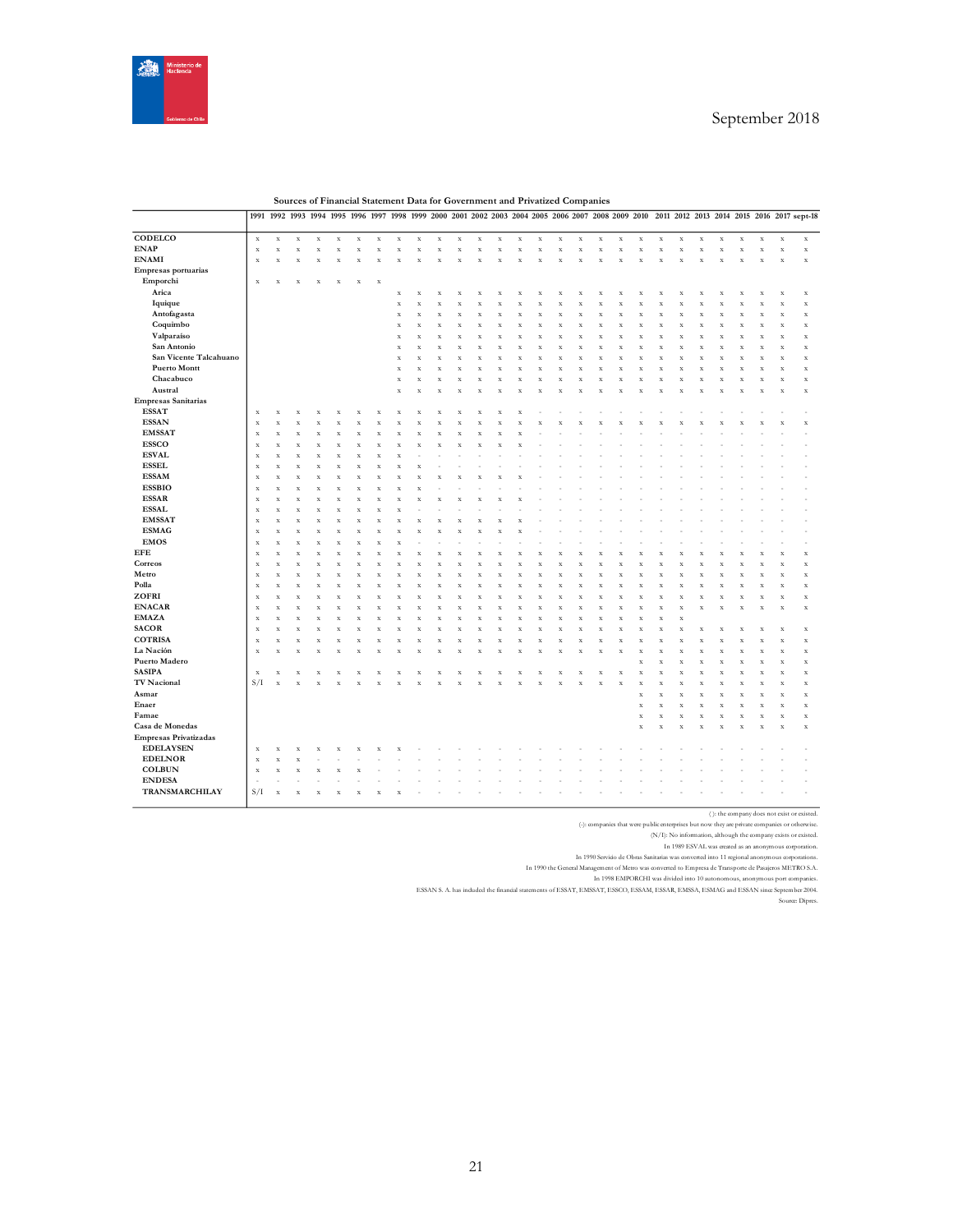

#### **Public Sector Debt Guaranteed by the Treasury**

**In millions of pesos**

|                                 | 2006      | 2007      | 2008      | 2008      | 2009      | 2011      | 2012      | 2013      | 2014      | 2015      | 2016                          | 2017 | sept-18 |
|---------------------------------|-----------|-----------|-----------|-----------|-----------|-----------|-----------|-----------|-----------|-----------|-------------------------------|------|---------|
| <b>1. TOTAL GUARANTEED DEBT</b> | 1.051.758 | 1.099.359 | 1.499.066 | 1.594.356 | 1.842.616 | 1.856.561 | 1.418.510 | 1.753.443 | 1.811.374 | 1.711.965 | 2.653.008 2.977.046 3.211.344 |      |         |
| 1.1 Domestic Debt (a)           | 862.036   | 918.341   | 1.168.458 | 1.318.907 | 1.582.340 | 1.617.307 | 1.196.913 | .535.061  | 1.595.340 | 1.645.076 | 2.609.414 2.977.046 3.211.344 |      |         |
| 1.2 Foreign Debt                | 189.723   | 181.018   | 330.608   | 275.449   | 260.276   | 239.254   | 221.597   | 218.382   | 216.034   | 66.890    | 43.593                        |      |         |
| 1.2.1 The Central Bank of Chile |           |           |           |           |           |           |           |           |           |           |                               |      |         |

(a) Includes debt of the financial and non-financial system. The guaranteed debt of privatized companies was not included

p: preliminary figures

Source: The Treasury

#### **Public Sector Debt Guaranteed by the Treasury**

**As % of GDP**

|                                 | 2006    | 2007    | 2008    | 2008    | 2009    | 2011    | 2012    | 2013    | 2014    | 2015    | 2016    | 2017    | sept-18 |
|---------------------------------|---------|---------|---------|---------|---------|---------|---------|---------|---------|---------|---------|---------|---------|
| <b>1. TOTAL GUARANTEED DEBT</b> | 1,3%    | 1,2%    | 1.6%    | 1,6%    | 1.7%    | 1.5%    | 1,1%    | 1,3%    | 1.2%    | 1.1%    | 1,6%    | 1.7%    | 1.7%    |
| 1.1 Domestic Debt (a)           | $1,1\%$ | $1,0\%$ | $2\%$   | .4%     | 1,4%    | $1,3\%$ | $0.9\%$ | 1,1%    | 1,1%    | 1,0%    | 1,6%    | 1.7%    | 1,7%    |
| 1.2 Foreign Debt                | 0,2%    | 0,2%    | 0,4%    | $0.3\%$ | 0,2%    | 0,2%    | 0,2%    | 0,2%    | $0.1\%$ | $0.0\%$ | $0.0\%$ | $0.0\%$ | $0.0\%$ |
| 1.2.1 The Central Bank of Chile | $0.0\%$ | $0.0\%$ | $0.0\%$ | $0.0\%$ | $0.0\%$ | $0.0\%$ | $0.0\%$ | $0.0\%$ | $0.0\%$ | $0.0\%$ | $0.0\%$ | $0.0\%$ | $0.0\%$ |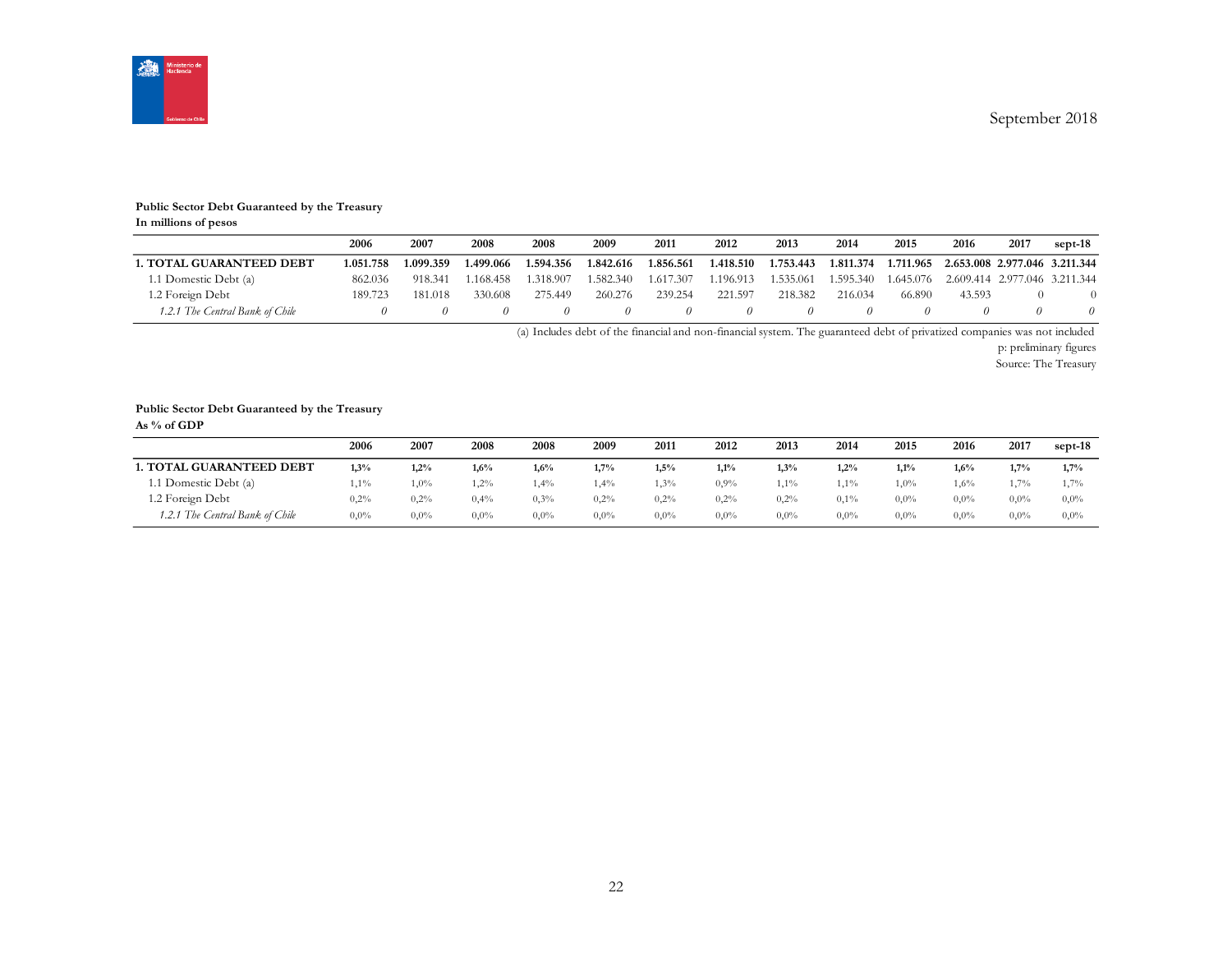<span id="page-22-0"></span>

# **APPENDIX 4**

# **Recognition Bonds**

<span id="page-22-1"></span>Recognition bonds are an obligation of the Chilean State owed to future pensioners, which will come due as they retire. This financial instrument therefore makes explicit the debt owed to workers who formerly contributed into the old social security system.

These obligations are not conceptually different from other social security obligations in other countries. The practical difference is that in most countries, these obligations are accumulated as future spending commitments through a social security system that are not recorded in the accounting. This is what has been commonly called the implicit social security debt of nations.

Virtually no country, either developed or developing, records social security commitments or implicit social security debt as part of the public debt.

The Recognition Bond is calculated as the necessary principal for the affiliate, who changed over from the old system, to receive a pension equal to 80% of the pensionable salary earned between September 1978 and 1979, save exceptions, multiplied by the proportion of his or her active life during which he paid into the old system. This amount is compounded at a real rate of 4% annually from the time of the change to the new pension system.

When the beneficiaries meet the requirements for retirement, the bonds are redeemed by the Pension Fund Managers (AFP). The Government, through the Social Security Institute (in Spanish, IPS), ex Social Security Normalization Institute (in Spanish, INP), transfers a lump sum that is recorded as below-the-line financing in the new presentation of the fiscal figures of the Central Government. This redeemed bond is added to the affiliate's individual capitalization fund and used to create a future pension flow in any of the possible modalities.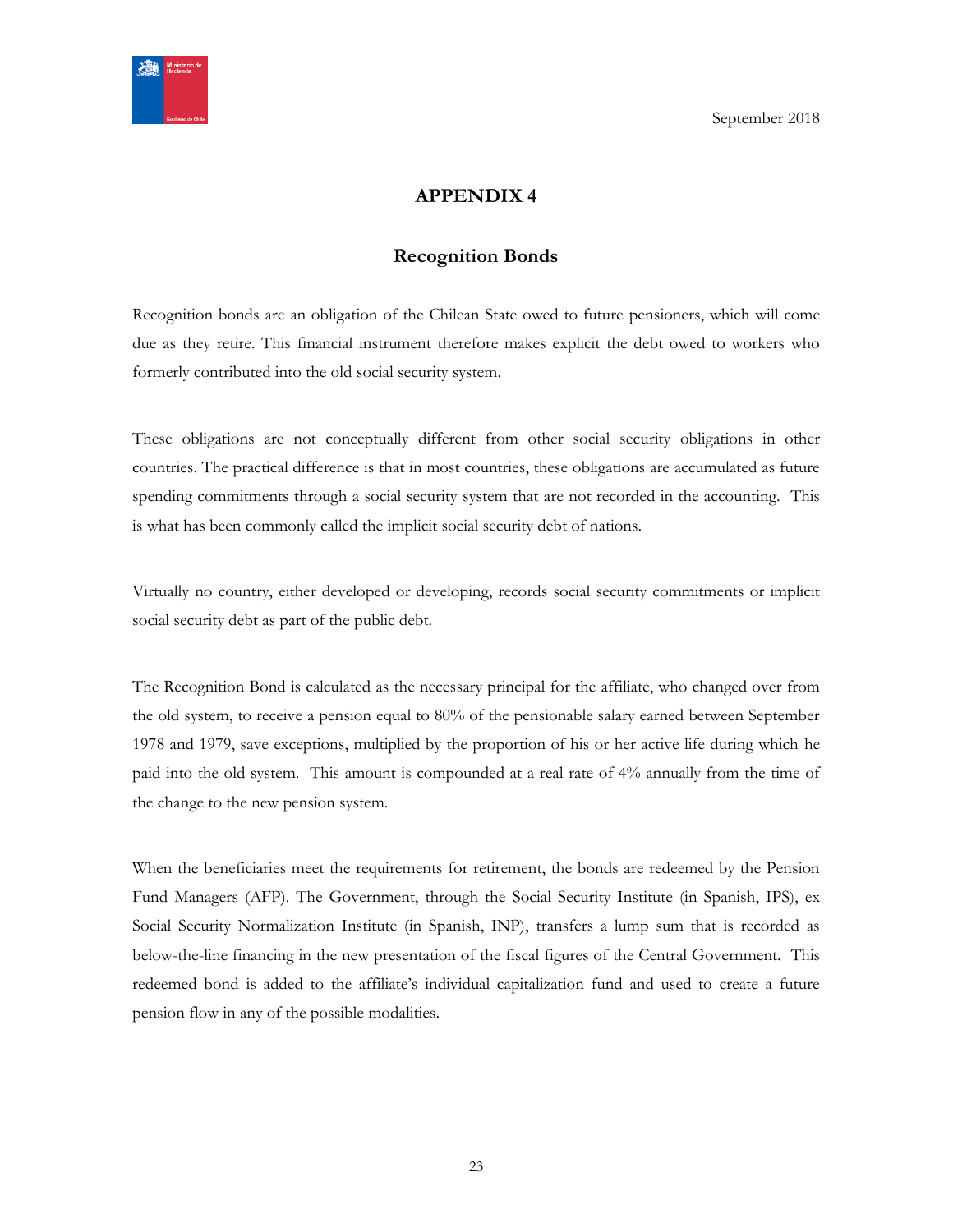

The number of bonds issued and redeemed from 1982 to September 2018 is presented in the table below. The stock has decreased over time as a percentage of GDP.